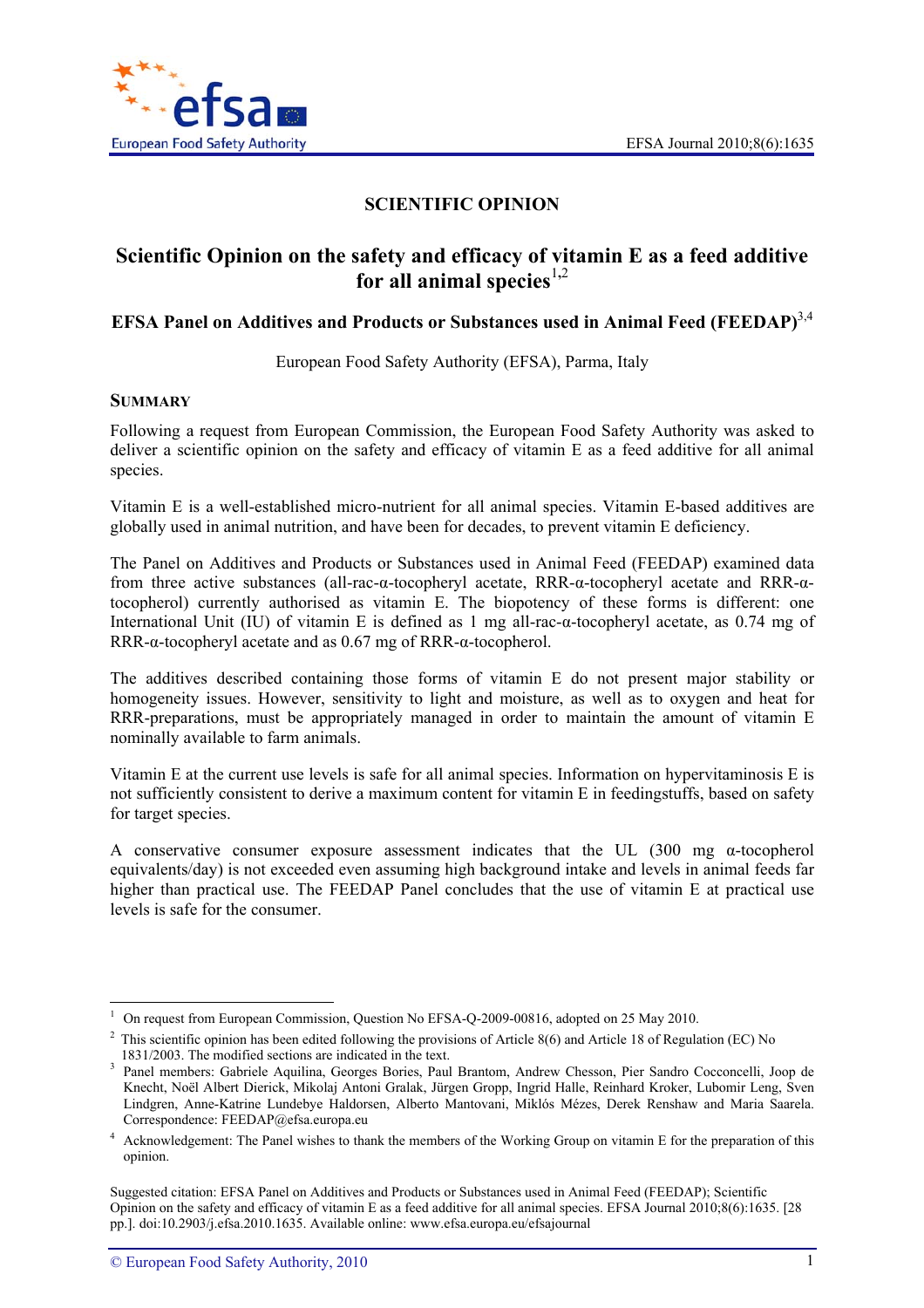

No concern for user safety is expected from the use of the active substances vitamin E in feed additives. However, to draw conclusions on the final formulated additives, specific studies would be required.

Vitamin E occurs in nature and its use in animal nutrition will not result in a substantial increase in concentration in the environment. Therefore, no concern for the environment is expected.

All-rac-α-tocopheryl acetate, RRR-α-tocopherol and RRR-α-tocopheryl acetate are efficacious in all animal species in satisfying the requirements for vitamin E.

The FEEDAP Panel makes specific recommendations concerning (i) labelling of vitamin E in IU, (ii) restricting the use of oily RRR-α-tocopherol to premixture manufacturers, (iii) the introduction of a recommended maximum of 200 IU vitamin E/kg complete feedingstuffs, (iv) the specification of the additives.

# **KEY WORDS**

Nutritional additives, vitamins, RRR-α-tocopherol, all-rac-α-tocopheryl acetate, RRR-α-tocopheryl acetate, safety, efficacy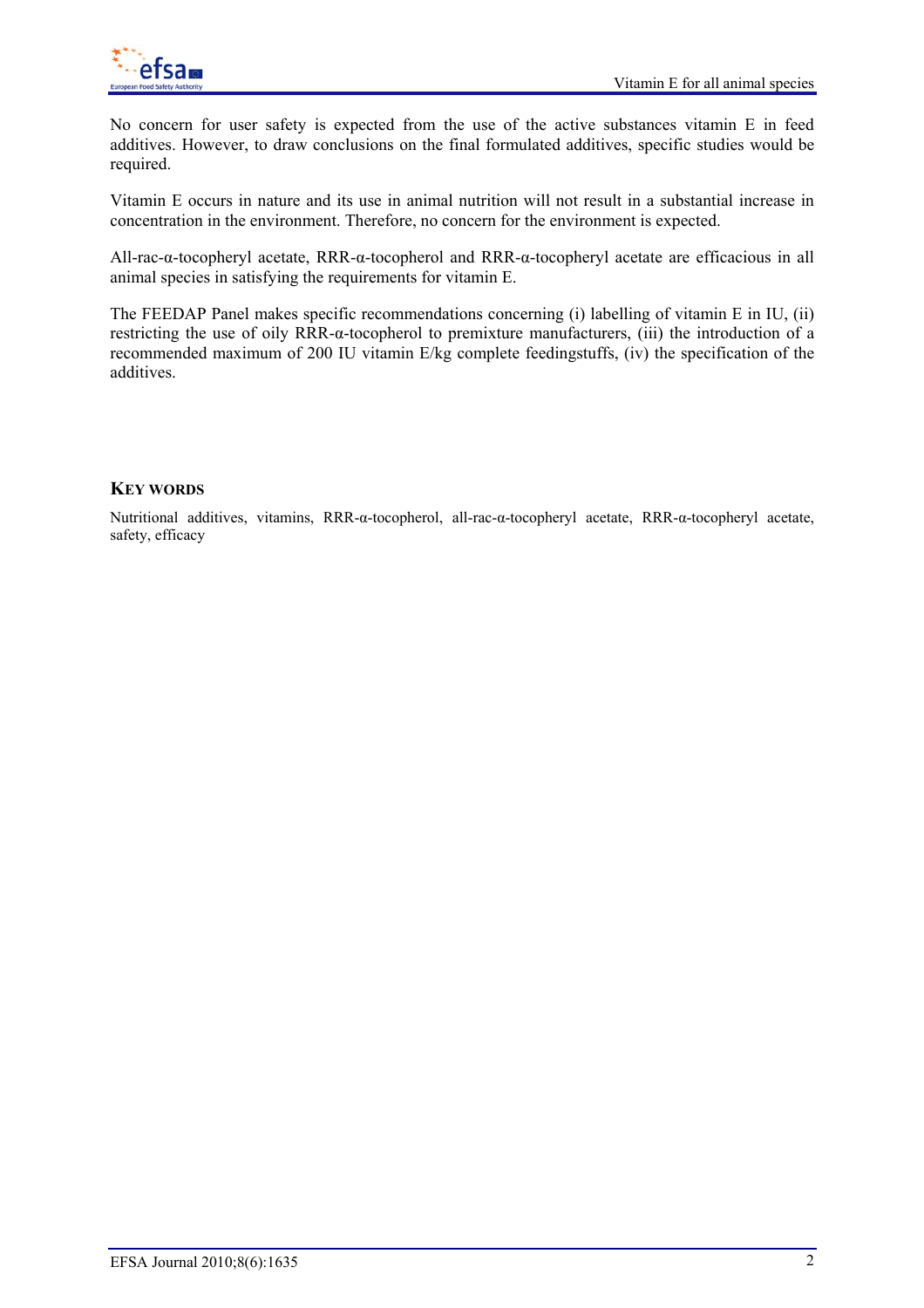

# **TABLE OF CONTENTS**

| $2^{\circ}$ |                                                                                     |  |
|-------------|-------------------------------------------------------------------------------------|--|
| 2.1         |                                                                                     |  |
| 22          |                                                                                     |  |
| 2.3.        |                                                                                     |  |
| 24          |                                                                                     |  |
| 2.5.        | Evaluation of the analytical methods by the Community Reference Laboratory (CRL) 10 |  |
| 3.          |                                                                                     |  |
| 31          |                                                                                     |  |
| 32          |                                                                                     |  |
| 3.3.        |                                                                                     |  |
| 3.4.        |                                                                                     |  |
| $4_{\cdot}$ |                                                                                     |  |
| 5.          |                                                                                     |  |
|             |                                                                                     |  |
|             |                                                                                     |  |
|             |                                                                                     |  |
|             |                                                                                     |  |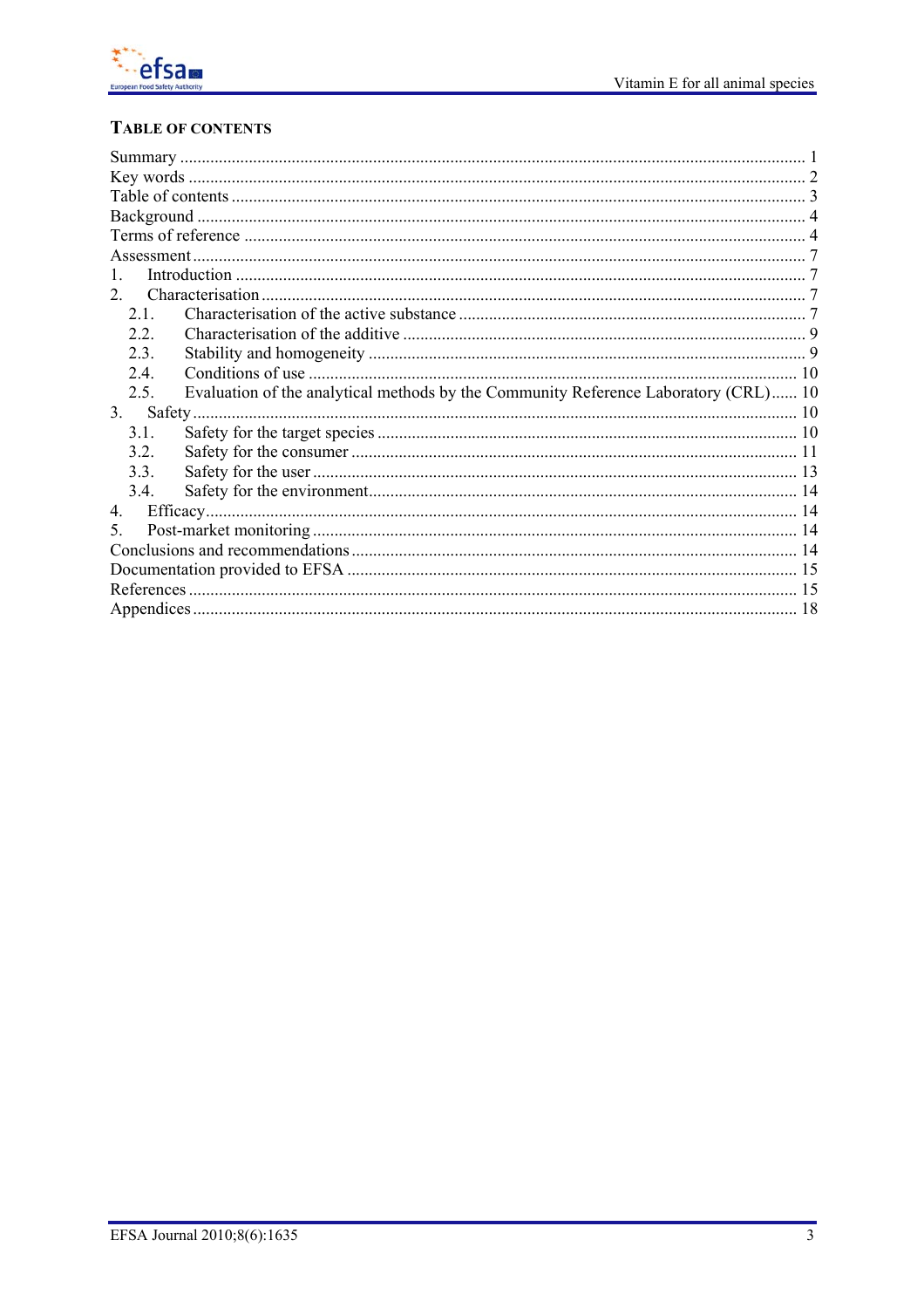

# **BACKGROUND**

Regulation (EC) No  $1831/2003^5$  establishes the rules governing the Community authorisation of additives for use in animal nutrition. In particular, Article 4(1) of that Regulation lays down that any person seeking authorisation for a feed additive or for a new use of a feed additive shall submit an application in accordance with Article 7. Article 10(2) of that Regulation also specifies that for existing products within the meaning of Article 10(1), an application shall be submitted in accordance with Article 7, at the latest one year before the expiry date of the authorisation given pursuant to Directive 70/524/EEC for additives with a limited authorisation period, and within a maximum of seven years after the entry into force of this Regulation for additives authorised without time limit or pursuant to Directive 82/471/EEC.

The European Commission received a request from the VITAC-EEIG-Vitamins Authorisation Consortium<sup>6</sup> for authorisation of the product vitamin E, to be used as a feed additive for all animal species and categories (category: Nutritional additives; functional group: vitamins, provitamins and chemically well defined substances having a similar effect) under the conditions mentioned in Table 1.

According to Article 7(1) of Regulation (EC) No 1831/2003, the Commission forwarded the application to the European Food Safety Authority (EFSA) as an application under Article 4(1) (authorisation of a feed additive or new use of a feed additive) and Article 10(2) (re-evaluation of an authorised feed additive). EFSA received directly from the applicant the technical dossier in support of this application.<sup>7</sup> According to Article 8 of that Regulation, EFSA, after verifying the particulars and documents submitted by the applicant, shall undertake an assessment in order to determine whether the feed additive complies with the conditions laid down in Article 5. The particulars and documents in support of the application were considered valid by EFSA as of 30 October 2009.

Vitamin E has been authorised without a time limit under Council Directive 70/524/EEC<sup>8</sup> for its use in all species as a nutritional additive.

#### **TERMS OF REFERENCE**

According to Article 8 of Regulation (EC) No 1831/2003, EFSA shall determine whether the feed additive complies with the conditions laid down in Article 5. EFSA shall deliver an opinion on the efficacy and safety for the target animal(s), consumer, user and the environment of the product vitamin E when used under the conditions described in Table 1.

l

<sup>5</sup> OJ L 268, 18.10.2003, p. 29. 6 VITAC-EEIG-Vitamins Authorisation Consortium, avenue Louise, 120-Box 13, 1050 Brussels, Belgium (Adisseo France SAS; ADM Speciality Ingredients BV; BASF AG; DSM Food Speciality BV; Europe-Asia Import Export GmbH;

Lohmann Animal Health GmbH; Sunvit GmbH; Vitae Caps SA).<br>*EFSA Dossier reference: FAD-2008-0047.* 

OJ L 271, 30.09.2006, p. 12.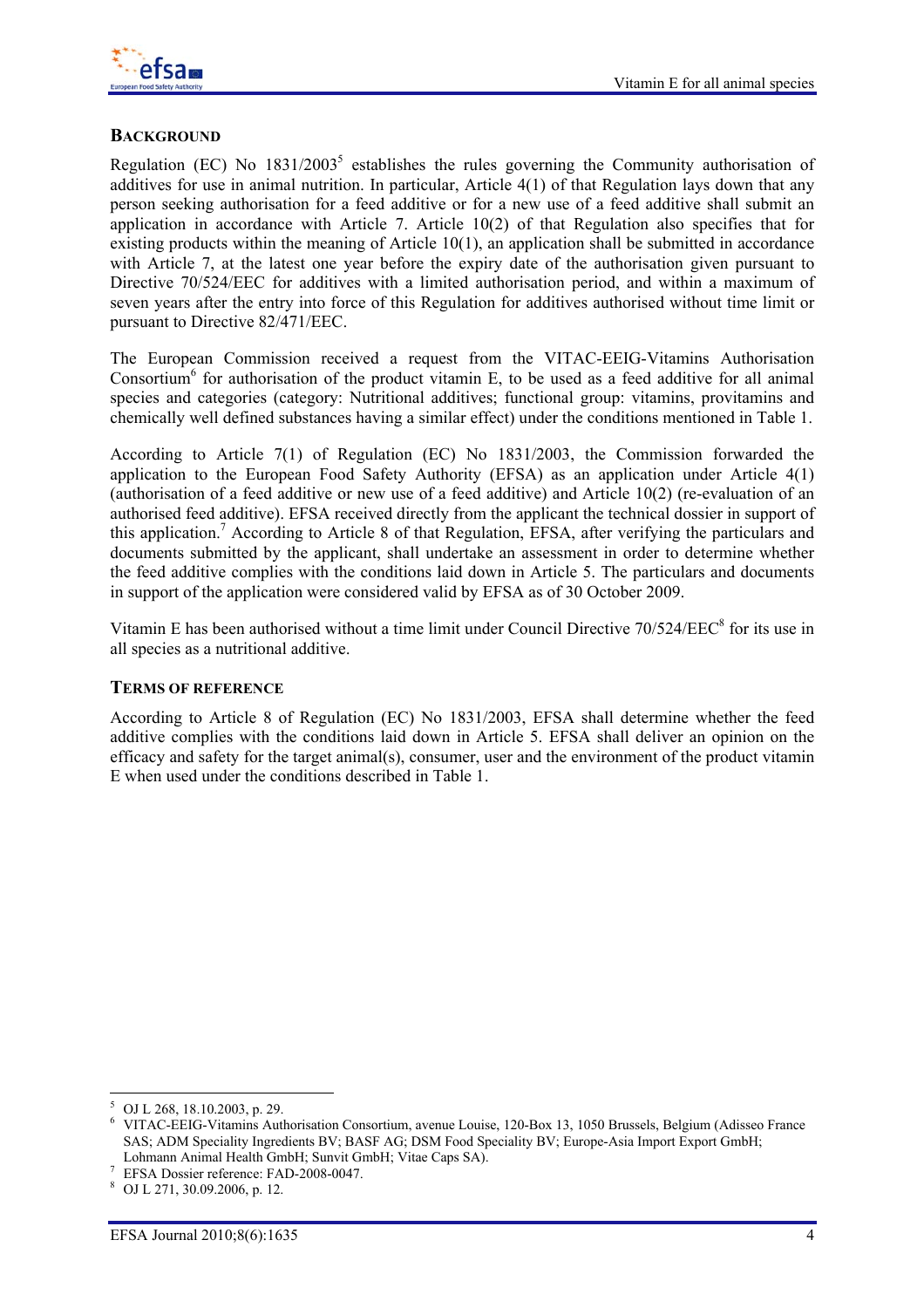

| <b>Additive</b>              |                                     | Vitamin E                                                                                    |           |                                     |                            |                                                                       |  |
|------------------------------|-------------------------------------|----------------------------------------------------------------------------------------------|-----------|-------------------------------------|----------------------------|-----------------------------------------------------------------------|--|
| (if appropriate)             | <b>Registration number/EC No/No</b> |                                                                                              |           |                                     |                            |                                                                       |  |
| Category(ies) of additive    |                                     | Nutritional additives                                                                        |           |                                     |                            |                                                                       |  |
|                              | Functional group(s) of additive     | similar effect                                                                               |           |                                     |                            | Vitamins, provitamins and chemically well defined substances having a |  |
|                              |                                     |                                                                                              |           |                                     |                            |                                                                       |  |
|                              |                                     | <b>Description</b>                                                                           |           |                                     |                            |                                                                       |  |
|                              | Composition, description            | Chemical formula                                                                             |           | Purity criteria (if<br>appropriate) |                            | Method of analysis (if<br>appropriate)                                |  |
|                              | All rac alpha-tocopheryl acetate    | C31H52O3                                                                                     | Min. 93 % |                                     |                            | chromatography<br>Gas<br>(PhEur 2.2.28)                               |  |
| RRR alpha-tocopheryl acetate |                                     | C31H52O3                                                                                     | Min. 40 % |                                     |                            | Gas<br>chromatography<br>(PhEur 2.2.28)                               |  |
| RRR alpha-tocopherol         |                                     | C29H50O2                                                                                     | Min. 67%  |                                     |                            | Gas<br>chromatography<br>(PhEur 2.2.28)                               |  |
|                              |                                     |                                                                                              |           |                                     |                            |                                                                       |  |
|                              | Trade name (if appropriate)         |                                                                                              |           |                                     |                            |                                                                       |  |
| Name of the holder of        | authorisation (if appropriate)      |                                                                                              |           |                                     |                            |                                                                       |  |
|                              |                                     |                                                                                              |           |                                     |                            |                                                                       |  |
|                              |                                     | <b>Conditions of use</b>                                                                     |           |                                     |                            |                                                                       |  |
| Species or                   |                                     | Minimum content<br>mg or Units of activity or CFU kg <sup>-1</sup><br>complete feedingstuffs |           | Maximum content                     |                            | Withdrawal                                                            |  |
| category of<br>animal        | Maximum Age                         |                                                                                              |           | of                                  | period (if<br>appropriate) |                                                                       |  |
| All<br>animal<br>species and | --                                  | $-$                                                                                          |           |                                     |                            | $-$                                                                   |  |
| categories                   |                                     |                                                                                              |           |                                     |                            |                                                                       |  |
|                              |                                     |                                                                                              |           |                                     |                            |                                                                       |  |
|                              |                                     | Other provisions and additional requirements for the labelling                               |           |                                     |                            |                                                                       |  |

# **Table 1:** Description and conditions of use of the additive as proposed by the applicant

| Other provisions and additional requirements for the labelling                                             |                                                                                                                                                                                                                                                                                                                                                                                                                                                                                                                                                                                |  |  |  |  |  |
|------------------------------------------------------------------------------------------------------------|--------------------------------------------------------------------------------------------------------------------------------------------------------------------------------------------------------------------------------------------------------------------------------------------------------------------------------------------------------------------------------------------------------------------------------------------------------------------------------------------------------------------------------------------------------------------------------|--|--|--|--|--|
| Specific conditions or restrictions for<br>use (if appropriate)                                            | Refer to (1) labelling proposal (Section 2: Annex 2.5.3) and (2)<br>biopotency statements (Section 4: Annexes 4.0a and 4.0b)                                                                                                                                                                                                                                                                                                                                                                                                                                                   |  |  |  |  |  |
| Specific conditions or restrictions for<br>handling (if appropriate)                                       | None                                                                                                                                                                                                                                                                                                                                                                                                                                                                                                                                                                           |  |  |  |  |  |
| Post market monitoring (if appropriate)                                                                    | No specific requirements other than the traceability and complaint<br>system implemented in compliance with the requirements of<br>Regulation No 183/2005.                                                                                                                                                                                                                                                                                                                                                                                                                     |  |  |  |  |  |
| conditions<br><b>Specific</b><br>for<br>use<br>1n<br>(ii<br>complementary<br>feedingstuffs<br>appropriate) | Applicable in premix, feed supplement or water. Direct<br>incorporation of the additives necessitates specific equipment in<br>the production site, in order to ensure proper and homogeneous<br>mixing. It is recommended that the additives be formulated as a<br>preparation before being incorporated in premixtures and in feeds.<br>The additives shall be emulsified with authorised emulsifier and<br>other carriers before being diluted in water. In water and / or milk<br>replacers the additives should be formulated as a preparation<br>before being dispersed. |  |  |  |  |  |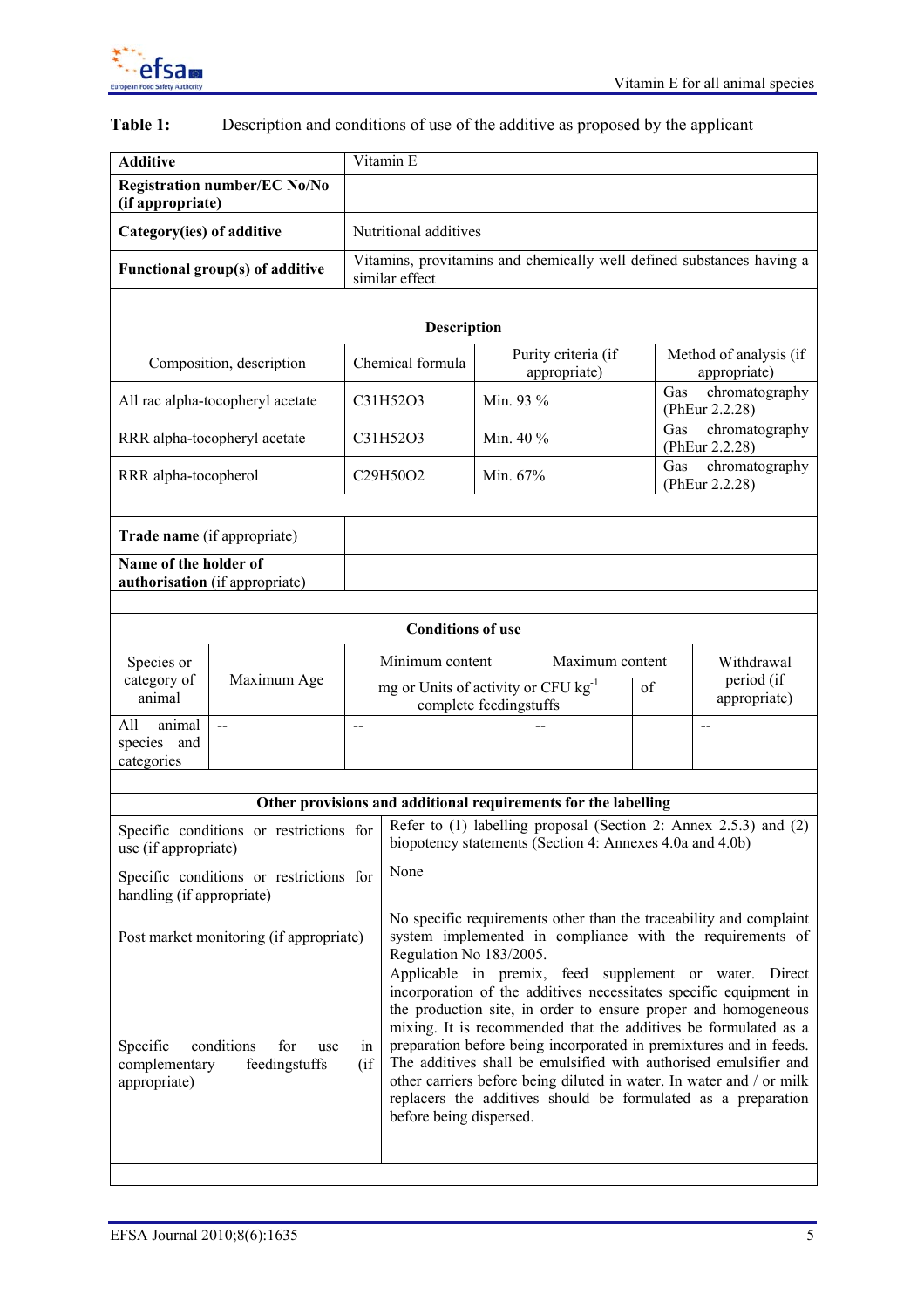

| Maximum Residue Limit (MRL) (if appropriate) |                                  |                                      |                               |  |  |  |  |
|----------------------------------------------|----------------------------------|--------------------------------------|-------------------------------|--|--|--|--|
| Marker residue                               | Species or category of<br>animal | Target tissue(s) or<br>food products | Maximum content<br>in tissues |  |  |  |  |
|                                              | --                               | $- -$                                | $- -$                         |  |  |  |  |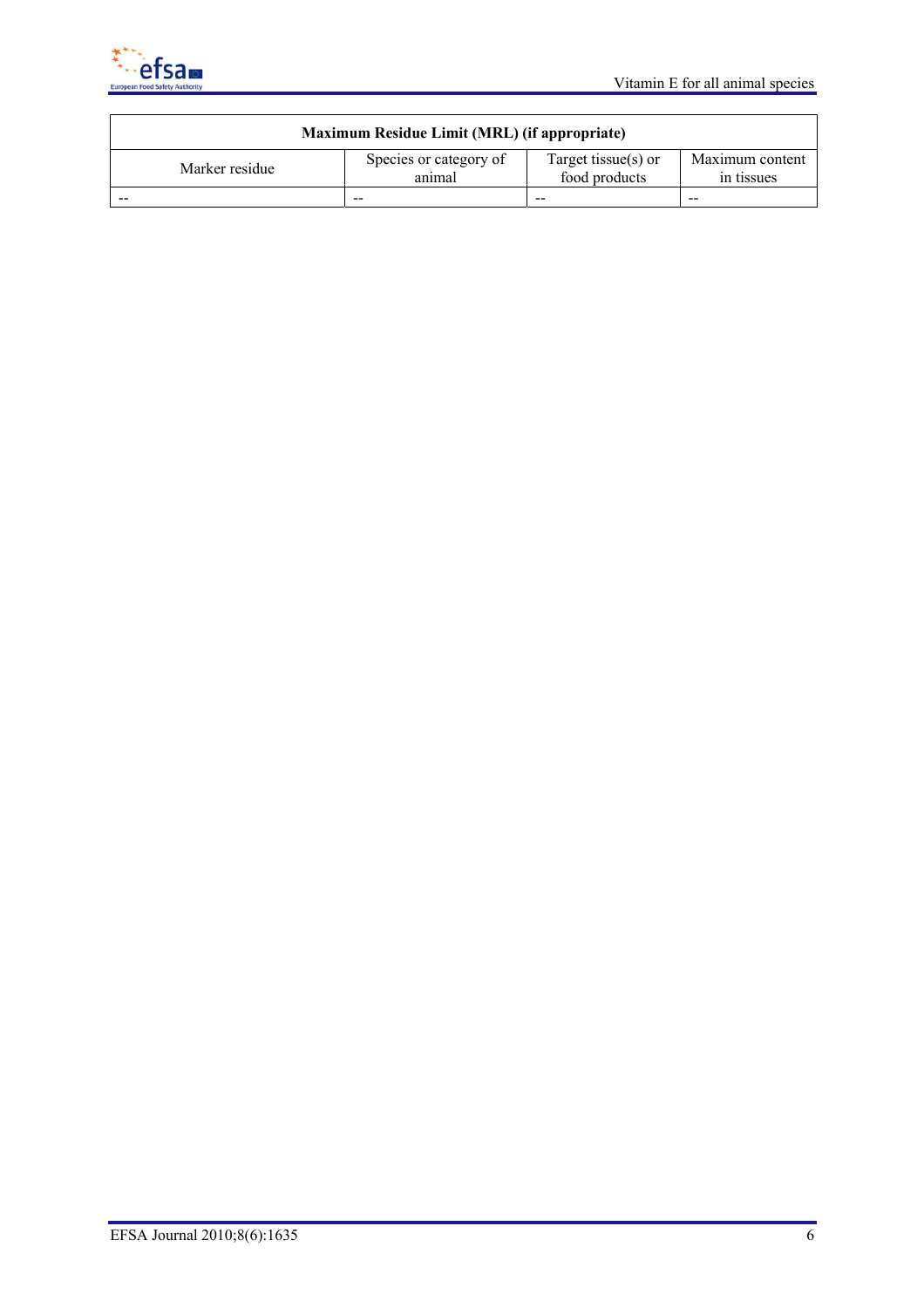

#### **ASSESSMENT**

This opinion is based in part on data provided by a consortium of companies involved in the production/distribution of vitamin E. This data covers a fraction of existing additives containing vitamin E. The composition of the additives, critical for stability during feed processing and storage, is not subject of this application. The Panel has sought to use the data provided together with data from other sources to deliver an opinion and to produce recommendations for the authorisation which would secure the safety of future uses of vitamin E as feed additive.

### **1. Introduction**

Vitamin E is a feed additive authorised without a time limit under Council Directive  $70/524/EEC<sup>9</sup>$  for its use in all species as a nutritional additive; no maximum total levels of vitamin E in feeds are established in the EU. The applicant (consortium) asks for the re-evaluation of the use of vitamin E in the form of three active substances (all-rac-α-tocopheryl acetate, RRR-α-tocopheryl acetate and RRR- $\alpha$ -tocopherol) as a nutritional additive for all animal species.

The dossier contains data from four sources of all-rac-α-tocopheryl acetate, two sources of RRR-αtocopheryl acetate and one source of RRR-α-tocopherol. The biopotency of these forms is different, one International Unit (IU) of vitamin E is defined as 1 mg all-rac-α-tocopheryl acetate, 0.74 mg of RRR-α-tocopheryl acetate and 0.67 mg of RRR-α-tocopherol (US Pharmacopeia, 2010; Bieri and McKenna, 1981). Other tocopherols and tocotrienols, not subject of this application, also exert (mainly lower) vitamin E activity.

The biological effects of vitamin E are predominantly seen in the prevention of resorption of fetuses, testicular degeneration, muscle dystrophy, anaemia and encephalomalacia, the classical signs of vitamin E deficiency in animals. The influence of vitamin E on the immune system has also become an important issue (Politis et al., 1995; Politis et al., 1996). Vitamin E acts as an antioxidant but the specific molecular basis of its action is still unclear.

Vitamin E can be added to food (Regulation (EC) No  $1925/2006^{10}$ ), the active substances all-rac- $\alpha$ tocopheryl acetate; RRR-α-tocopheryl acetate and RRR-α-tocopherol are listed in Annex II of the Regulation as formulations. Vitamin E (the substances listed above) may also be used in food supplements (Directive  $2002/46/EC^{11}$ ). Vitamin E, either orally or parenterally administered, is also used in veterinary medicine (Regulation (EC) No  $997/1999^{12}$ ).

In this opinion, the word 'additive' is used for the final (stabilised) formulation containing the vitamin E active substance, ready to be marketed. The word 'product' refers to the raw product, either synthetic or extracted, the source of the active substance, which forms the basis of the additive.

#### **2. Characterisation**

At present, numerous additives containing vitamin E active substances are commercially available in Europe. They may differ in the source of vitamin E (plant extracts, esterified or not, chemical synthesis), physical properties (oily, powder (adsorbate, spray dried)) and vitamin E concentration.

# 2.1. Characterisation of the active substance<sup>13</sup>

Vitamin E is the active principle of the additives under application. The active substances are all-racα-tocopherol, product of chemical synthesis, consisting of eight stereoisomers (RRR, RRS, RSS, RSR,

 9 OJ L 271, 30.09.2006, p. 12.

<sup>10</sup> OJ L 404, 30.12.2006, p. 26.

<sup>11</sup> OJ L 183, 12.7.2002, p. 51.

<sup>12</sup> OJ L 122, 12.5.199, p. 24.

<sup>&</sup>lt;sup>13</sup> This section has been edited following the provisions of Article 8(6) and Article 18 of Regulation (EC) No 1831/2003.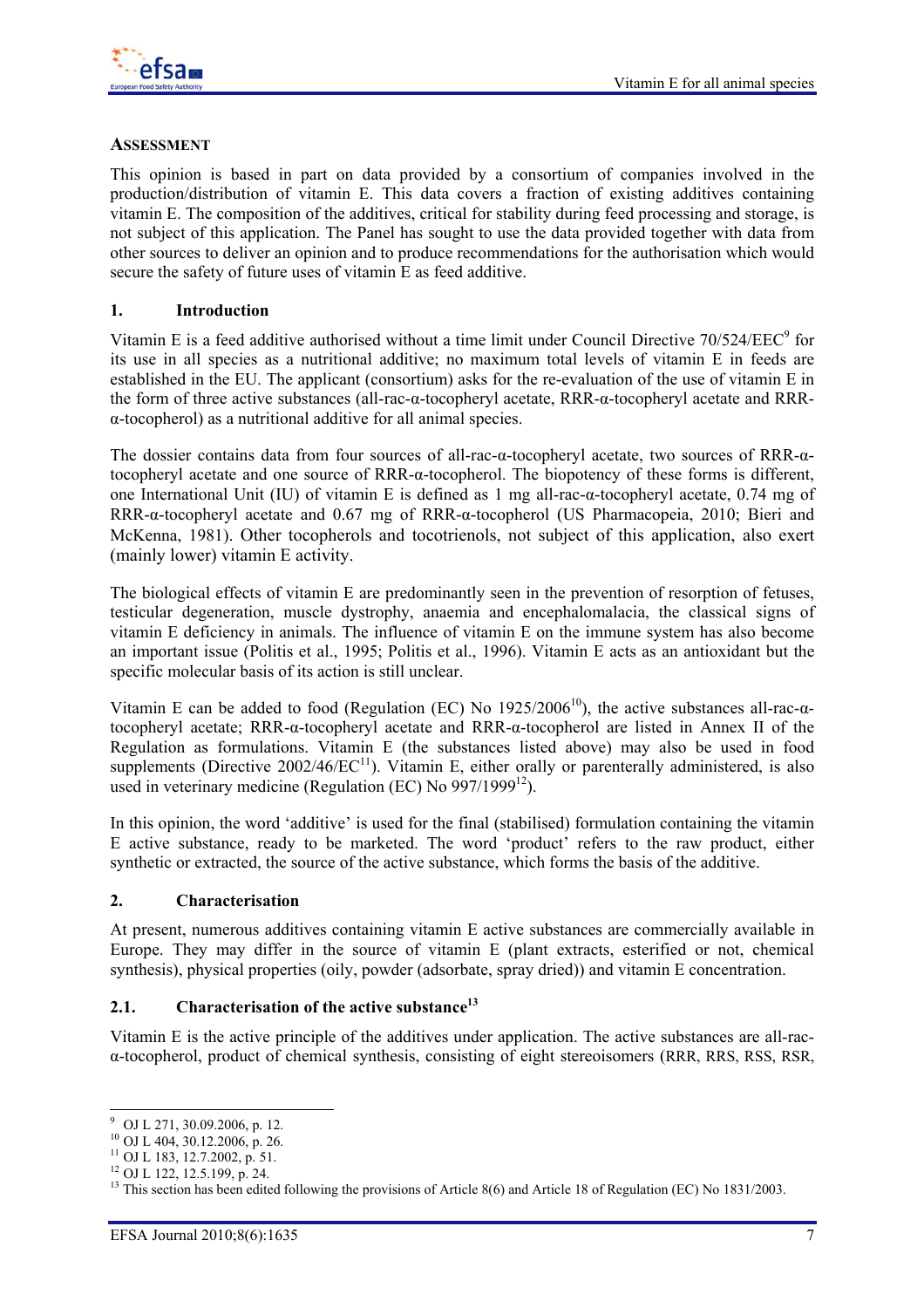SRR, SSR, SRS and SSS) in equal quantities, and the single isomer RRR-α-tocopherol, usually obtained from natural sources. Both tocopherols (all-rac and RRR) can be esterified commonly with acetate.

The vitamin E activity of the additives refers only to the  $\alpha$ -tocopherols under application, it does not considers additional potential activity resulting from the occurrence of other tocopherols and tocotrienols.

# **2.1.1. All-rac-α-tocopheryl acetate**

The analysis of five products (five batches each) from four sources and two synthetic routes (fully described in the dossier) shows high content uniformity and negligibly small differences between the products (mean values of all-rac-α-tocopheryl acetate: product 1: 95.0 %; product 2: 94.5 %; product 3: 93.7 %; product 4: 93.4 %; product 5: 93.7 %).

The main impurities resulting from the synthesis consist of tocopherol-related products (impurity A: all-rac-trans-2,3,4,6,7-pentamethyl-2-(4,8.12-trimethyltridecyl)-2,3-dihydrobenzofuran-5-yl acetate; impurity B: all-rac-cis-2,3,4,6,7-pentamethyl-2(4,8,12-trimethyltridecyl)-2,3-dihydrobenzofuran-5-yl acetate; impurity C: all-rac-α-tocopherol; impurity D: 4-methoxy-2,3,6-trimethyl-5-[(all-RS,E)-3,7,11,15 tetramethylhexadec-2 enyl] phenylacetate; impurity E: (all-RS,all-E)-2,6,10,14,19,23,27,31 octamethyldotriaconta-12,14,18-triene). On average from five products, they amount to approximately 2  $\%$ .

The products specifications for other impurities can be summarised as max. 0.1 % for sulphated ashes, max. 20 mg heavy metals (expresses as lead)/kg and max. 2.0 % free (organic and inorganic) acids. Residual solvents are regularly monitored and the VICH thresholds not exceeded. The available data indicate no safety concern.

# **2.1.2. RRR-α-tocopherol**

RRR-α-tocopherol is produced from oilseeds. It is used as such (oily form) or as free flowing powder by dilution with an (inorganic) carrier.

Two RRR-α-tocopherol products are characterised by different contents of RRR-α-tocopherol. The analysis of five batches of each product was provided, showing a range of 69.7 to 71.5 % RRR-αtocopherol for one product and 94.0 to 95.5 % for the other. The product with the lower tocopherol content contained between 27.3 and 29.0 % extractable vegetable oil components, the product with the higher tocopherol content between 3.0 and 4.7 %. Impurities (other tocopherols (0.5 to 0.9 %), sterols  $(0.1 \text{ to } 0.4 \text{ %})$  and fatty acids  $(0.2 \text{ to } 0.6 \text{ %})$  are low. The tocopherol-related impurities that were identified, but not quantified, are RRR-δ-tocopherol, RRR-ß-tocopherol and other RRR-tocopherols. In all ten batches benzo(a)pyrene was below 2 μg/kg, heavy metals (expressed as lead) below 10 mg/kg.

### **2.1.3. RRR-α-tocopheryl acetate**

RRR-α-tocopheryl acetate is derived from oilseeds followed by esterification with acetate.

Each of the two producers described two products with different purities. The products of one source are characterised by at least 50 % RRR-α-tocopheryl acetate (range of active substance 51 to 52.4 % in five batches) and by at least 70 % (range of active substance 70 to 74 % in five batches). The main impurities were fatty acids and esters followed by other extractable vegetables oil components, sterols and sterol-acetates, other tocopherols and tocopherol-acetates. The products of the second source showed typical concentrations of the active substance of 74 and 96 %. The impurities, not given in detail, are quantitatively similar to those described for RRR-α-tocopherol.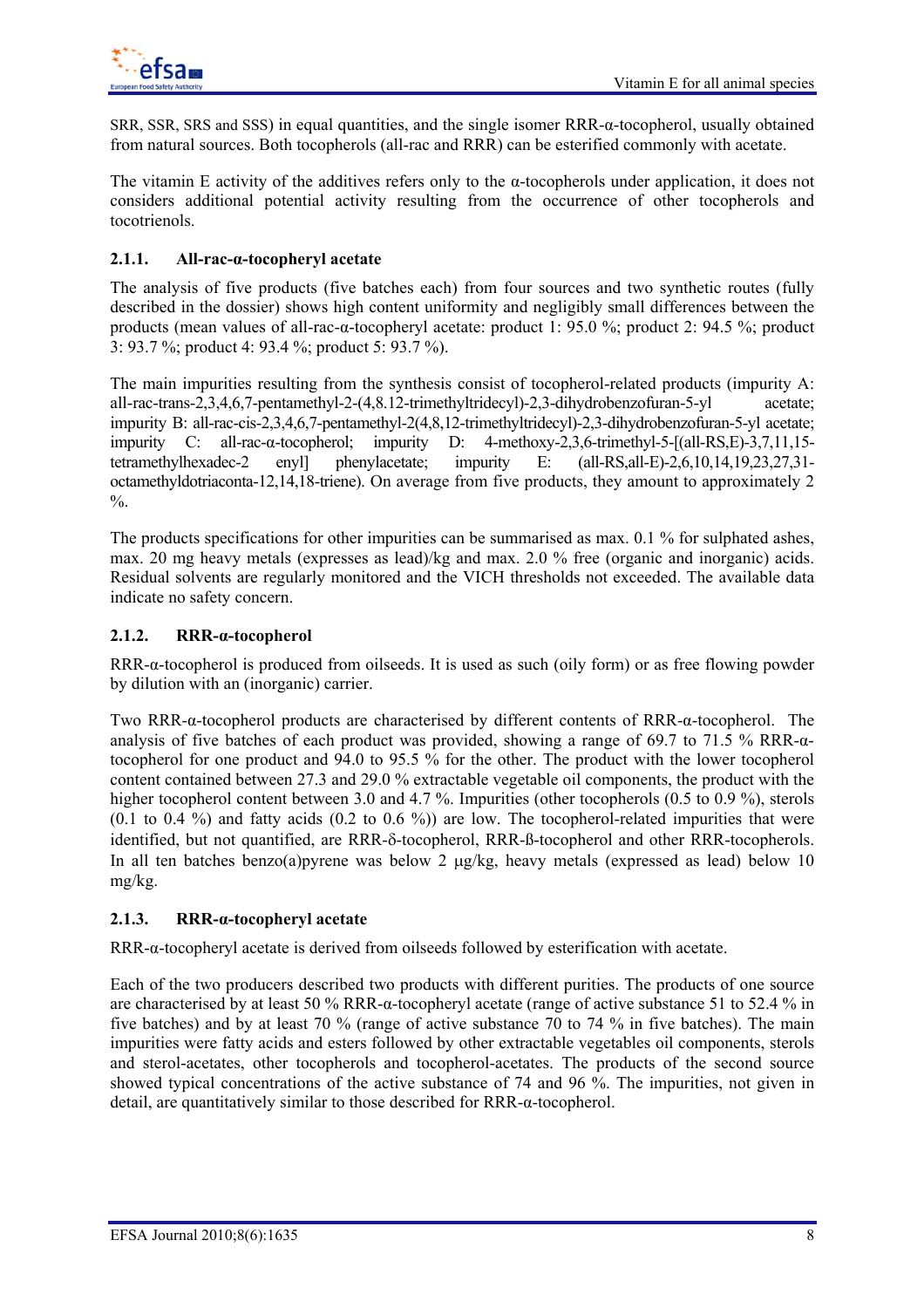

#### **2.2. Characterisation of the additive**

Vitamin E sources are sensitive to light (and moisture), the all-rac-preparations to alkalis, the RRRpreparation to oxygen and heat. The applicant noted that the RRR-preparations contain stabilised forms of tocopherol or tocopheryl acetate. No information is given on the process by which stabilisation is reached.

The content of active substances in vitamin E-containing additives depends on the producer, the physical form (liquid or dry) and galenic preparation of the additive therefore varying considerably. Dry products are mostly in the range of 25 to 55 % active substance, other organic matrix between 46 and 70 % and inorganic matrix (mostly  $SiO<sub>2</sub>$ ) between 3 and 50 %. Oily formulations may contain up to 94 % active substance.

Three batches of an additive containing RRR-α-tocopherol (55 %) were analysed for heavy metals and arsenic, PAHs, organic solvents, chlorinated hydrocarbons and pesticides, other pesticides, aflatoxins  $(B_1, B_2, G_1, G_2)$  and ochratoxin A. With the exception of copper (0.06 mg/kg), cadmium (0.006 mg/kg), lead (0.2 mg/kg) and arsenic (0.006 mg/kg in one batch) all values were below the quantification limit. Dioxins were determined in one batch (0.217 ng WHO-PCDD/F-PCB-TEQ/kg). No safety concern could be identified for those impurities.

Three samples of an additive containing RRR-α-tocopheryl acetate (40 %) and representing the production of three different years were analysed for heavy metals and arsenic, PAHs, organic solvents, chlorinated hydrocarbons and pesticides, other pesticides, aflatoxins  $(B_1, B_2, G_1, G_2)$  and ochratoxin A. With the exception of copper (about 2 mg/kg), all values were below the quantification limit for heavy metals and arsenic and the below the detection limit for other substances. The data did not indicate any safety concern. Control methods including dioxins are in place.

The applicant provided some selected data on the particle size of different products, some of them being characterised by only one value, others by mean values based on five to ten batches. According to this list, the dry all-rac powders show percentages between 0.2 to 25 % of critical fraction below 50 µm. This fraction is below 1 % for six products and above 1 % for the other eight. For products/batches based on RRR-tocopherol and its ester (seven products), the fraction below 50 µm ranges from 1.2 to 34 %. For products of which the fraction below 50 µm exceeds 1 %, inhalatory toxicity studies would normally be required.

### **2.3. Stability and homogeneity**

#### *Shelf life of the additive*

Different formulations of all-rac-α-tocopheryl acetate (spray dried, adsorbate) were studied for 24, 36 and 48 months (25  $\degree$ C, 60 % RH). All the data support stability up to the end of the study. A comparable shelf life (48 months) was shown for RRR-α-tocopheryl acetate. The stability of RRR-αtocopherol (in oily and powder form) was demonstrated for 24 months.

#### *Stability in premixtures and feed*

Stability in premixtures, during feed processing and in feed was studied for additives containing allrac-α-tocopheryl acetate, RRR-α-tocopherol or RRR-α-tocopheryl acetate.

No main differences between the active substances were detected. Recovery in premixtures for different target species, containing different levels of choline-chloride and trace elements, after six months of storage at about 25° C, was not lower than 80 % (up to 100 %). The product was stable to pelleting at 75 °C, but 40 % of the active substance was lost during extrusion. Recovery in feed after three months at about 25  $\degree$ C was in the range of 80 to 100 %.

Stability in water was studied for two batches of a spray-dried additive (three sub-samples each) containing all-rac-α-tocopheryl acetate. Recovery after 24 hours was 96 % at 25 °C. No data for RRR-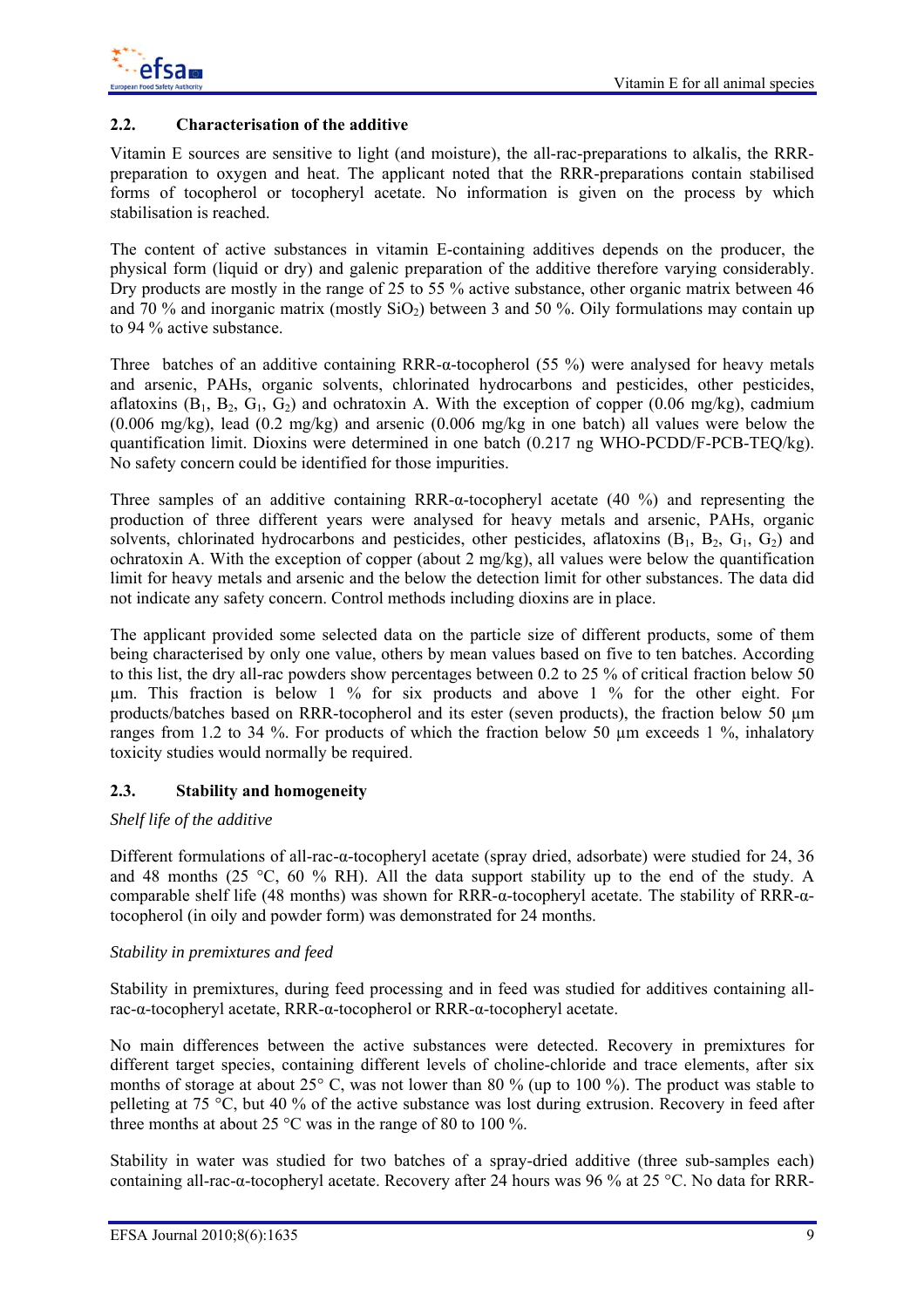

α-tocopheryl acetate were provided. However, no reasons for a different stability to all-rac-αtocopheryl acetate were identified. RRR-α-tocopherol (three batches) lost 12.5 % during a 24 hourstorage at 21 °C. Microbial contamination was not observed.

### *Homogeneity*

The applicant provided a statistical method to calculate homogeneity in feed (setting the maximum coefficient of variation (CV %) at 10 %) for two preparations (five and three batches) of all-rac- $\alpha$ tocopheryl acetate (50 %). The calculations resulted in a CV % of around 3 % for the concentration of all-rac-α-tocopheryl acetate in feed. Since the additives based on the three active substances show approximately the same particle size distribution, the FEEDAP Panel applies the result of this calculation also to dry vitamin E additives containing  $RRR-\alpha$ -tocopheryl acetate and  $RRR-\alpha$ tocopherol. The homogeneity of oily additives was not demonstrated.

In a study with two batches of an additive containing 50 % all-rac-α-tocopheryl acetate mixed with water (25 °C), the additive showed a homogeneous distribution in water (CV %: 2.9 and 1.9 %, respectively).

#### **2.4. Conditions of use**

The applicant proposes that vitamin E additives (oily, adsorbate or spray dried) should be incorporated in feed directly or via premixtures without minimum or maximum content. Spray dried formulations (also containing emulsifier) could be used in water or feed which is administered on liquid basis (milk replacer).

The FEEDAP Panel expresses its reservation concerning the incorporation of an oily formulation directly in feed. The small quantities of vitamin E (5 to 50 IU/kg feed, equal to 5.3 to 53 mg oil) could only be homogeneously distributed in feed if added via a premixture.

Considering the different biopotencies of the different active substances, the FEEDAP Panel recommends that the vitamin E content should be labelled in IU (see Recommendations).

### **2.5. Evaluation of the analytical methods by the Community Reference Laboratory (CRL)**

EFSA has verified the CRL report as it relates to the methods used for the control of vitamin E in animal feed. The Executive Summary of the CRL report can be found in Appendix A.

### **3. Safety**

No distinction is made in this section between the different active substances. The safety is addressed for the overall form of Vitamin E as α-tocopherol, considering different biopotencies when relevant.

#### **3.1. Safety for the target species**

According to the Regulation (EC) No 429/2008, tolerance studies are not required for vitamin E.

At present, the information on hypervitaminosis E in animals is limited. Former studies in rats and chickens (Yang and Desay, 1977; Alam and Alam, 1981; March et al., 1973) and more recent in laying hens (Sunder and Flachowsky, 2001) indicate that 1000 IU vitamin E/kg complete feed is tolerated. This concentration is 20 to 200 times higher than the supplementation level commonly used in practice (5 to 50 IU/kg feed). Therefore, the FEEDAP Panel concludes that vitamin E at the current use levels is safe for all animal species.

However, scientific evidence indicate that high doses (generally well above the 1000 IU) of vitamin E may reverse the principal beneficial effects of vitamin E, e.g. they can exert pro-oxidative properties, reducing glutathione peroxidase (Thomas and Stocker, 2000), reduce retinol and xantophyll utilisation, also leading to less coloured egg yolks (Sünder and Flachowsky, 2001) and affect reproduction in poultry (Sunder et al., 1999; Engelmann et al., 2001; Danikowski et al., 2002). Some studies indicate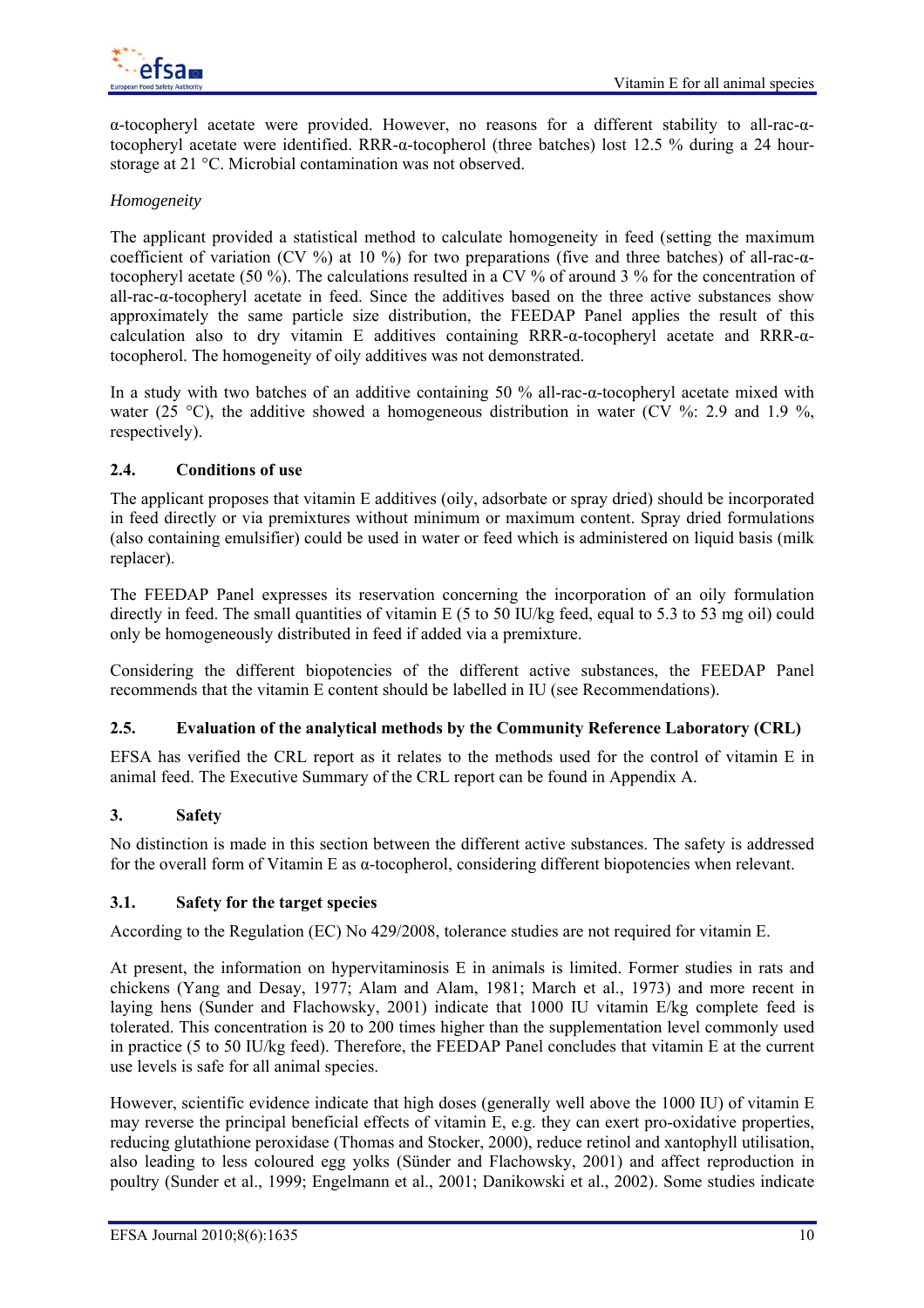that reversal of favourable immunomodulation may be the most sensitive effect (Yasunaga et al., 1982), being observed at dietary concentrations in the 200 IU range in poultry (Leshchinsky and Klasing, 2001). The available data are not sufficiently consistent to derive a maximum content for vitamin E in feedingstuffs, based on safety for the target species.

## **3.1.1. Conclusions on safety for the target species**

Vitamin E at the current use levels is safe for all animal species. Information on hypervitaminosis E in animals is limited. The available data are not sufficiently consistent to derive a maximum content for vitamin E in feedingstuffs, based on safety for the target species. However, the FEEDAP Panel considers that available data is indicative of a need to set an upper limit that should not be exceeded in feeding practice.

### **3.2. Safety for the consumer**

### **3.2.1. Absorption, distribution, metabolism and excretion of tocopherols**

A detailed description of absorption, distribution, metabolism and excretion of tocopherols based on former EFSA opinions (EFSA, 2006; EFSA,2008) and a bibliographic review submitted by the applicant is given in Appendix B.

The tocopherols and their esters (and tocotrienols homologues) are intestinally absorbed in a similar manner. The absorption rate varies, depending on the intake, between 20 % and 80 %. Absorption of vitamin E requires the presence of dietary fat and further depends on pancreatic function and biliary secretion to form micelles for the transfer across intestinal membranes. Absorption is controlled by a passive process, however a possible receptor has been recently identified. The chylomicrons containing vitamin E are secreted into the lymphatic system where vitamin E is transported to about 90 % as α-tocopherol. Already at absorption level there is a preference for RRR-tocopherols compared to other stereoisomers, particularly in dairy cows.

The different lipoproteins act as the main systemic transport system of tocopherol in the blood stream. After hepatic uptake, vitamin E is re-secreted mainly in the form of α-tocopherol. RRR-α-tocopherol and the 2R forms of the all-rac-α-tocopherol are the predominant forms secreted by the liver.

The mechanisms involved in the transfer of  $\alpha$ -tocopherol from feed via plasma lipoproteins to milk in ruminants are not known, but only a low percent is secreted into milk.

Tocopherol is excreted as a water soluble conjugated compound resulting from different oxidation steps.

### **3.2.2. Toxicological studies**

The toxicological profile of Vitamin E has already been described in detail in previous EFSA opinions (EFSA, 2006; EFSA, 2008). In summary, Vitamin E exerts a very low acute toxicity in several laboratory animals (> 2000 mg/kg bw), and in subchronic studies in rats the NOAEL was established at 125 mg RRR-α-tocopheryl acetate/kg bw due to hepatotoxic effects in the higher dose.

In a chronic rat study with doses of 500, 1000 or 2000 mg all-rac-α-tocopheryl acetate/kg bw, the animals showed at all dose levels spontaneous haemorrhages in the gut, urinary tract, meninges, orbit and at sites of minor injury correctable by administration of Vitamin  $K_3$ . No evidence of carcinogenicity was observed and a NOAEL could not be established (WHO, 1986).

The results of reproductive toxicity studies in rats indicated that vitamin E (administered as the watersoluble RRR-α-tocopherol (polyethylene glycol succinate)) did not have adverse effects on the reproductive function at doses up to 2 % of the diet (Krasavage and Terhaar, 1977). In a mice study, RRR-α-tocopherol was not teratogenic (Hook et al., 1974). However, in a rat developmental study, cell signaling and synaptic plasticity in developing hippocampus of offspring of highly supplemented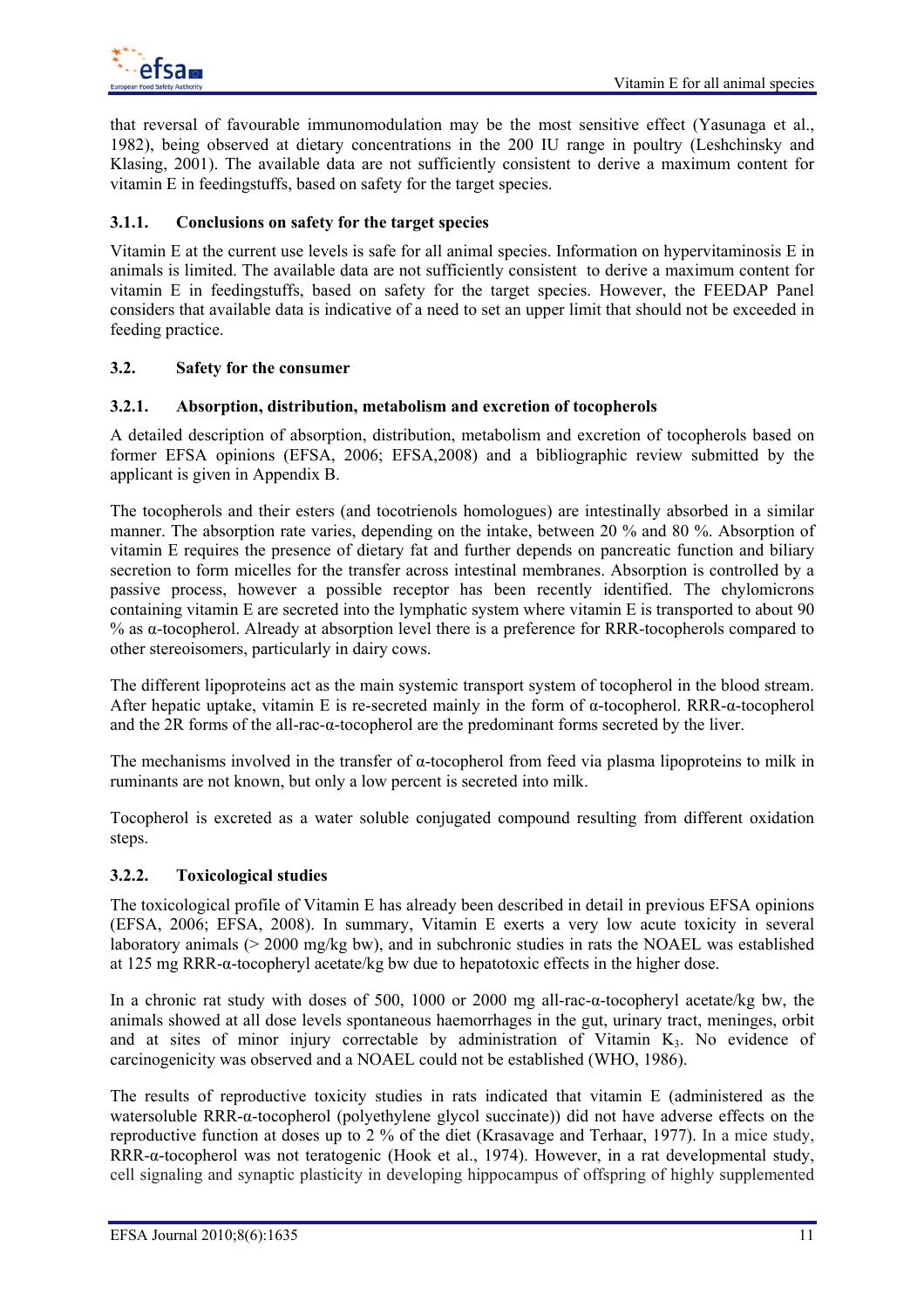mothers (1000 mg/kg bw) was influenced by vitamin E, inducing neurobehavioral (cognitive) impairment in the adult offspring (Betti et al., 2010).

No studies designed to investigate the potential genotoxicity of vitamin E *per se* were identified. However, when studying the modulating effect of vitamin E on the mutagenicity/clastogenicity of genotoxic compounds, no indications of any genotoxicity in vitamin E controls were identified (Ansari et al., 2006; Rosignoli et al., 2008; Umemura et al., 2009).

### **3.2.3. Assessment of consumer safety**

#### 3.2.3.1. Tolerable upper intake level (UL)

The Scientific Committee on Food (2003) set a tolerable upper intake level (UL) for Vitamin E expressed as RRR-α-tocopherol equivalents. The UL was established at 300 mg/day (equivalent to 450 IU vitamin E), derived from a NOAEL of 540 mg/day, based on impaired blood clotting in human studies, applying an uncertainty factor of two and rounding to 300 mg/day. Since no specific concerns for children and adolescents were identified, the UL for younger age groups is derived by scaling the adult UL on the basis of body surface area (SCF, 2003). The SCF did not consider the UL to apply to subjects with vitamin K deficiency.

Miller et al. (2005) performed a meta-analysis of the dose-response relationship between vitamin E supplementation and total mortality by using data from randomised, controlled trials (a total of 135967 patients participating in 19 clinical trials, nine of which tested vitamin E alone and ten vitamin E combined with other vitamins or minerals). The dosages of vitamin E ranged from 16.5 to 2000 IU/d (median, 400 IU/d). Nine of 11 trials testing high-dosage vitamin E  $(> 400$  IU/d) showed increased risk for all-cause mortality in comparisons of vitamin E vs. control. A dose-response analysis showed a statistically significant relationship between vitamin E dosage and all-cause mortality, with increased risk in dosages greater than 150 IU/d. However, high-dosage (> 400 IU/d) trials were often small and were performed in patients with chronic diseases (most often coronary heart disease). The extent of these findings to healthy adults is uncertain. A precise estimation of the threshold at which risk increases is therefore difficult. The authors concluded that high-dosage  $(> 400 \text{ IU/d})$  vitamin E supplements may increase all-cause mortality and should be avoided.

#### 3.2.3.2. Consumer exposure

The applicant provided data on vitamin E content in edible tissues (muscle, liver, kidney and fat) from mammals and birds, in fish and in eggs and milk (all data from literature). The data which are used for the calculation of consumer exposure are given in Appendix C.

Values obtained with diets showing vitamin E concentrations higher than 1000 mg/kg, which are already far above practical use levels, were not considered. For the worst case calculation (Table 2) the FEEDAP Panel (i) considered vitamin E concentration in tissue mostly analysed as  $α$ -tocopherol as RRR-α-tocopherol, (ii) selected the following maximum vitamin E concentrations in tissues/products (mg RRR-α-tocopherol/kg fresh matter): liver (hen)126; skin/fat (hen) 72 (half of the value for abdominal fat); fish (turbot (*Scophthalmus maximus*)) 256; whole egg 377; milk 1.3. In the consumer exposure calculation, kidney was not considered because of its negligible contribution and meat was not considered because the worst case value was much lower than fish (51 mg/kg fresh matter, leg muscle, hens).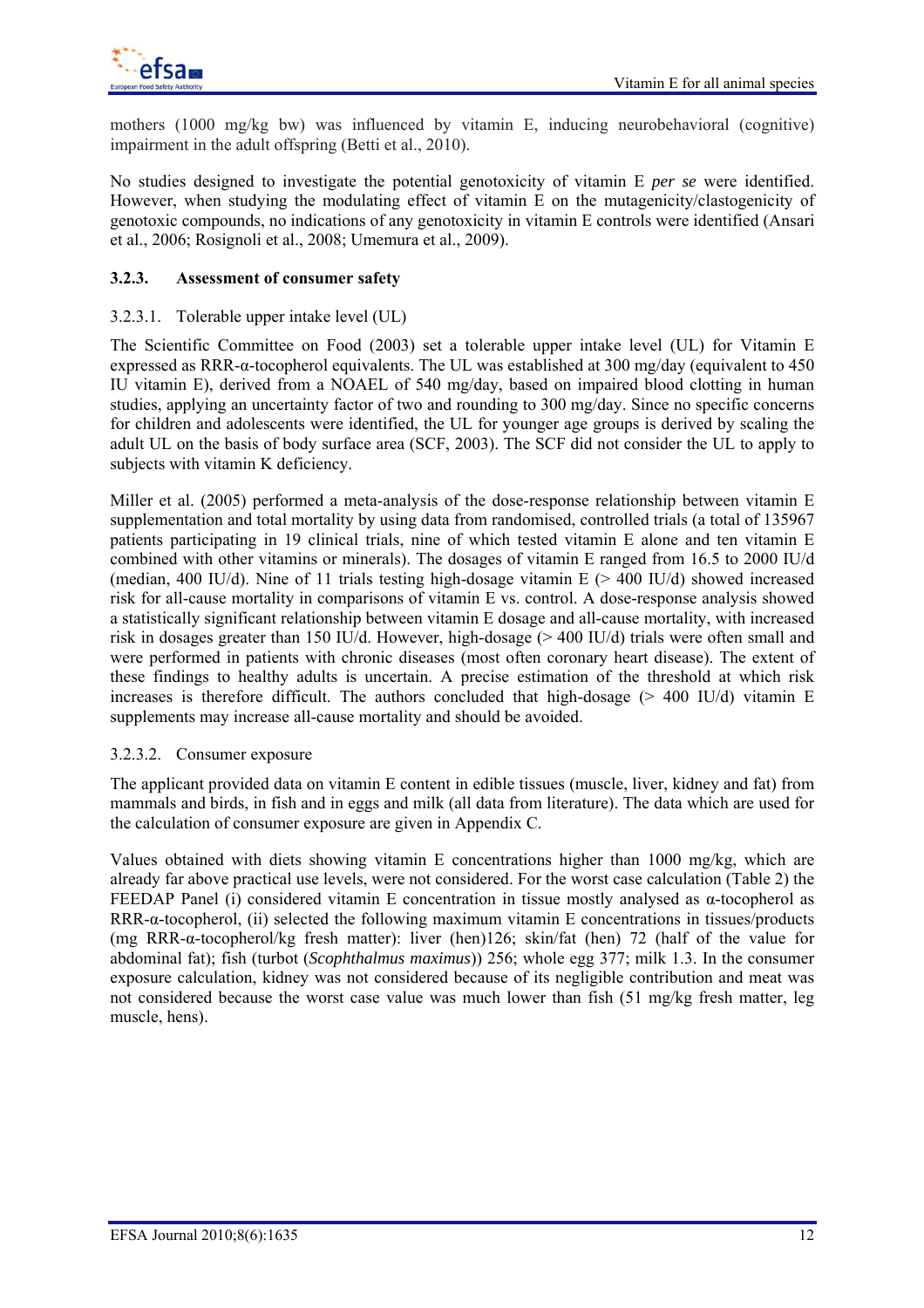

| <b>Amount consumed</b>    | $\alpha$ -tocopherol equivalents<br>(mg/kg tissue or product) | $\alpha$ -tocopherol equivalents<br>(mg/person day) |  |  |
|---------------------------|---------------------------------------------------------------|-----------------------------------------------------|--|--|
| $300 \text{ g fish*}$     | 256                                                           | 77                                                  |  |  |
| 100 g liver (from hens)   | 126                                                           | 13                                                  |  |  |
| 50 g skin/fat (from hens) | 72                                                            | $\overline{4}$                                      |  |  |
| $100$ g egg               | 377                                                           | 38                                                  |  |  |
| $1.5 L$ milk              | 1.3                                                           |                                                     |  |  |
| <b>Total</b>              |                                                               | 134                                                 |  |  |

**Table 2:** Theoretical consumer intake of vitamin E based on the consumption model from Regulation (EC) No 429/2008

 \* This data are from eviscerated juvenile whole fish, edible flesh from farmed fish show considerably lower α-tocopherol concentrations.

The theoretical exposure from products from animals treated with vitamin E, mostly at levels far higher than practical use, amounts to 45 % of the UL. Even adding the 95 percentile of human total exposure resulting from a nutrition survey in Ireland (38.3 mg/day, which includes food of plant and animal origin (SCF, 2003)), the total exposure would be 57 % of the UL.

Any possible reduction of the UL is likely to be accommodated by the large margin of safety when considering more realistic consumption data and practical use levels in animal nutrition.

These theoretical considerations demonstrate that there is no safety concern for the consumer resulting from the intake of food from all animal species fed with high vitamin E levels. Under this aspect, the FEEDAP Panel does not see a need to propose a maximum content for vitamin E in feed.

### 3.2.3.3. Proposal for maximum residue limits

The FEEDAP Panel does not see a need for proposing MRLs.

### **3.2.4. Conclusions on safety for the consumer**

A conservative exposure assessment indicates that the UL is not exceeded, even assuming high background intake and levels in animal feeds far higher than practical use. Therefore, the FEEDAP Panel concludes that no safety concern for the consumer is identified and there is no need to propose a maximum content for vitamin E in feed under this aspect.

### **3.3. Safety for the user**

The user is exposed to the final form in which the additive is placed on the market. No studies with additives concerning user safety have been provided.

#### **3.3.1. Effects on skin and eyes**

The applicant provided studies on the dermal and ocular irritation of the product all-rac-α-tocopheryl acetate in rabbits.<sup>14</sup> No irritating effects were observed.

#### **3.3.2. Effects on the respiratory system**

As mentioned under point 2.2 (particle size), the vitamin E additives described would have required an examination of inhalatory toxicity. However, considering the very low systemic toxicity of oral vitamin E and lack of irritancy, studies do not appear necessary. A risk from inhalatory exposure is considered unlikely.

 $\overline{\phantom{a}}$ 

<sup>&</sup>lt;sup>14</sup> Technical dossier, section III, Ref. 3.3.01 and 3.3.02.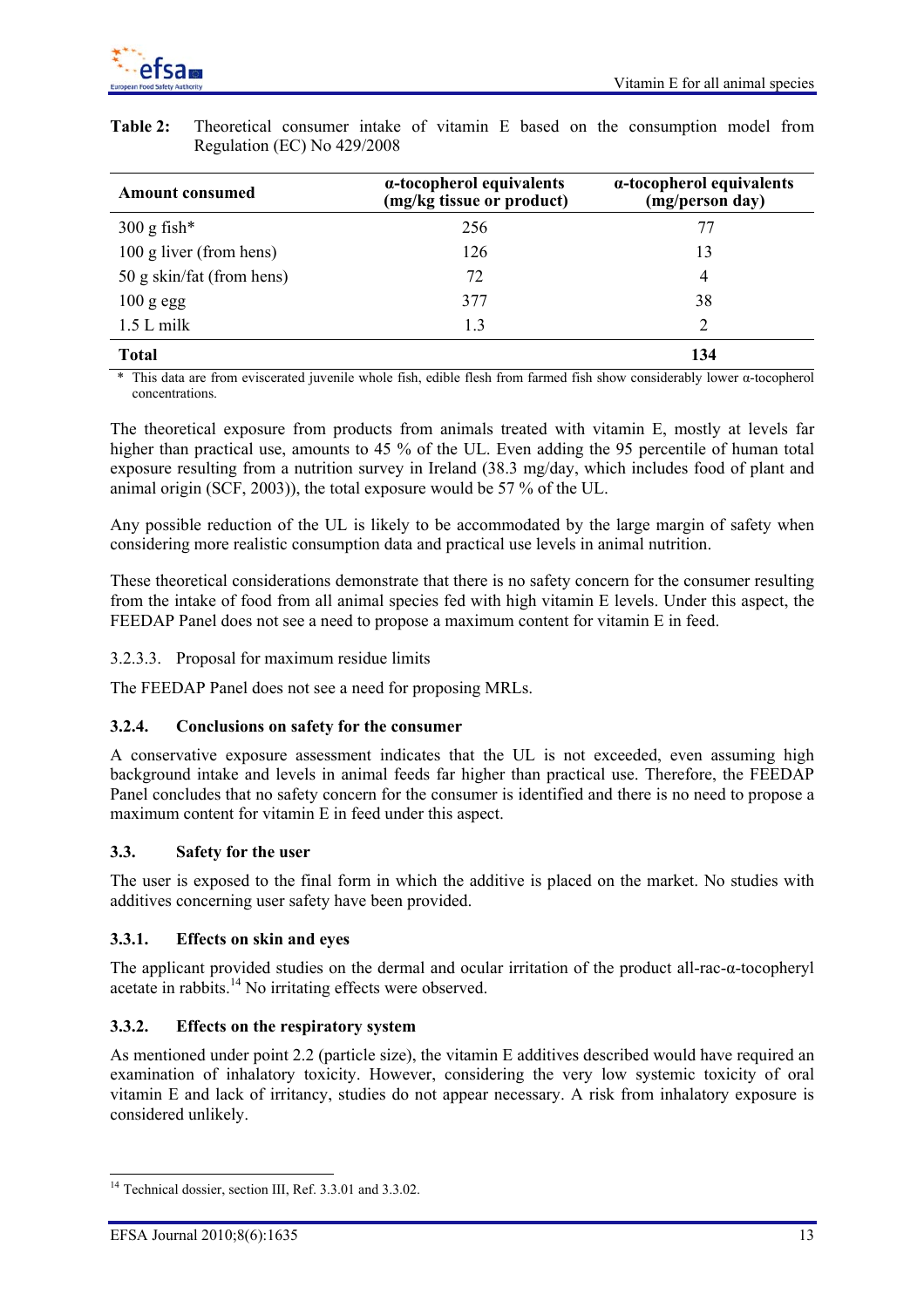

### **3.3.3. Sensitisation**

No sensitisation studies have been provided. The occurrence of allergic skin reactions after the use of vitamin E-containing cosmetics have been reported (Ramirez Santos et al., 1996; Bazzano et al., 1996). No comparable findings are published concerning the use of vitamin E for other purposes.

#### **3.3.4. Conclusions on safety for the user**

No concern for user safety is expected from the use of the active substances vitamin E in feed additives. To draw conclusions on the final formulated additives, specific studies would be required.

#### **3.4. Safety for the environment**

Vitamin E occurs in nature and its use in animal nutrition will not result in a substantial increase in concentration in the environment. Therefore, no further assessment of the impact on the environment is required.

#### **4. Efficacy**

Vitamin E has been globally used in animal nutrition since decades to prevent vitamin E deficiency. Data on requirement, allowances and recommendations for feed supplementation are easily accessible as standard literature for animal nutrition experts. Also the interactions of vitamin E requirement with the dietary supply of other vitamins, selenium and polyunsaturated fatty acids (PUFAs) are wellknown and routinely considered in feed formulation.

In addition to its classical use to prevent deficiency, vitamin E may be used for particular purposes, e.g. enrichment of foods and products of animal origin where it exerts antioxidant properties (protection against off flavour by oxidation during storage, longer maintenance of (beef) meat colour), or improvement of immune response. For those particular purposes, dietary vitamin E levels considerably exceeding nutritional requirements are necessary and used.

The active substances which are used in vitamin E-containing additives are efficacious in all animal species. The different biopotency of the different isomers is taken into account by calculating (and expressing) the vitamin E supplementation in terms of IU.

#### **5. Post-market monitoring**

No risks associated with the use of the product are foreseen. It is considered that there is no need for specific requirements for a post-market monitoring plan other than those established in the Feed Hygiene Regulation<sup>15</sup> and Good Manufacturing Practice.

#### **CONCLUSIONS AND RECOMMENDATIONS**

#### **CONCLUSIONS**

The additives described containing vitamin E do not present major stability or homogeneity issues. However, sensitivity to light and moisture, as well as to oxygen and heat for other vitamin Econtaining additives, should be appropriately managed in order to maintain the amount of vitamin E nominally available to farm animals.

Vitamin E at the current use levels is safe for all animal species. Information on hypervitaminosis E in animals is limited. The available data are not sufficiently consistent to derive a maximum content for vitamin E in feedingstuffs, based on safety for the target species; however, they indicate that a level higher than 200 IU/kg feed is not desirable in feeding practice.

A conservative exposure assessment indicates that the UL (300 mg/day) is not exceeded, even assuming high background intake and levels in animal feeds far higher than practical use. Therefore,

 $\overline{\phantom{a}}$  $^{15}$  OJ L 35, 8.2.2005, p. 1.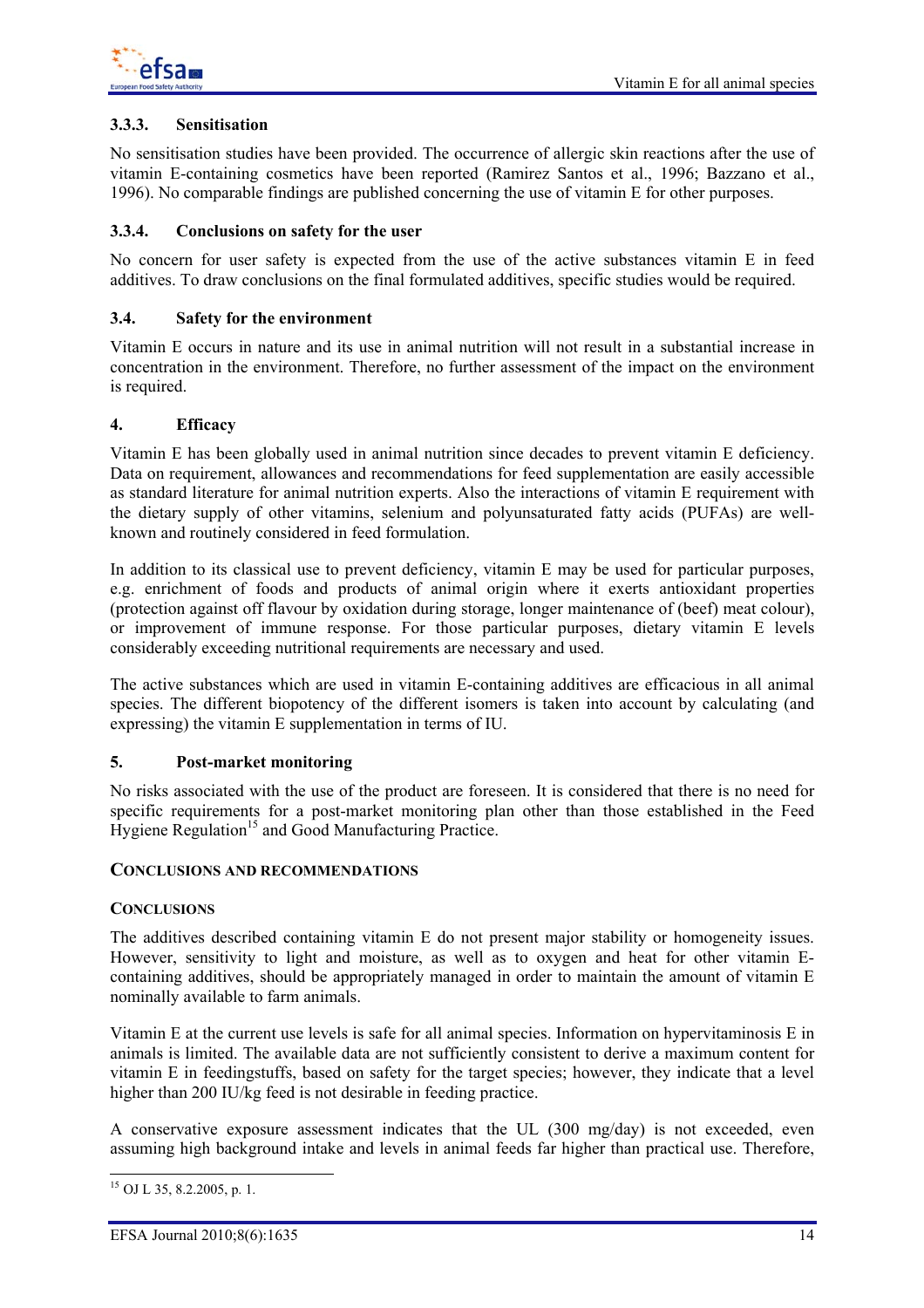

the FEEDAP Panel concludes that no safety concern for the consumer has been identified and there is no need to propose a maximum content for vitamin E in feed under this aspect.

No concern for user safety is expected from the use of the active substances vitamin E in feed additives. To draw conclusions on the final formulated additives, specific studies would be required.

Vitamin E occurs in nature and its use in animal nutrition will not result in a substantial increase in concentration in the environment. Therefore, no concern for the environment is expected.

All-rac-α-tocopheryl acetate, RRR-α-tocopherol and RRR-α-tocopheryl acetate are efficacious in all animal species in satisfying the requirements for vitamin E.

#### **RECOMMENDATIONS**

Considering the different biopotencies of the active substances, the FEEDAP Panel recommends that the vitamin E content should be labelled in IU. For conversion, the following factors are proposed: 1 mg RRR-α-tocopherol is equivalent to 1.49 IU, 1 mg RRR-α-tocopheryl acetate to 1.36 IU and 1 mg all-rac-α-tocopheryl acetate to 1.00 IU.

Since oily additives may contain up to 94 % RRR-α-tocopherol, their use should be restricted to premixture manufacturers to guaranty homogeneous distribution in final feed.

Considering that (i) high doses of vitamin E may exert inverse responses to the normally described beneficial effects and (ii) the present data are not sufficiently consistent to derive a mandatory maximum content for vitamin E, the FEEDAP Panel recommends to introduce in the register entry for vitamin E, under 'other provisions': '200 IU vitamin E/kg complete feedingstuffs for all species should normally not be exceeded'.

The following provisions should be made, under 'description of the additive':

- All-rac-α-tocopheryl acetate, stabilised, from chemical synthesis;
- RRR-α-tocopheryl acetate, stabilised, extracted from oilseeds;
- RRR-α-tocopherol, stabilised, extracted from oilseeds.

#### **GENERAL REMARK**

The FEEDAP Panel notes that a potential authorisation of vitamin E should consider the prerequisite under which the opinion on vitamin E has been adopted, i.e. the formulated products contain, beside feed materials, only processing aids (e.g. antioxidants, emulsifiers, anti-caking agents) used under the same conditions as they are approved as feed additives.

#### **DOCUMENTATION PROVIDED TO EFSA**

- 1. Vitamin E as feed additive for all animal species. September 2008. Submitted by VITAC-EEIG-Vitamins Authorisation Consortium
- 2. Vitamin E as feed additive for all animal species. Supplementary information. March 2010. Submitted by VITAC-EEIG-Vitamins Authorisation Consortium.
- 3. Evaluation report of the Community Reference Laboratory for Feed Additives on the methods(s) of analysis for vitamin E.
- 4. Comments from Member States received through the ScienceNet.

### **REFERENCES**

Alam SQ and Alam BS, 1981. Effects of excess vitamin E on rat teeth. Calcif Tissue Int. 33, 619-622.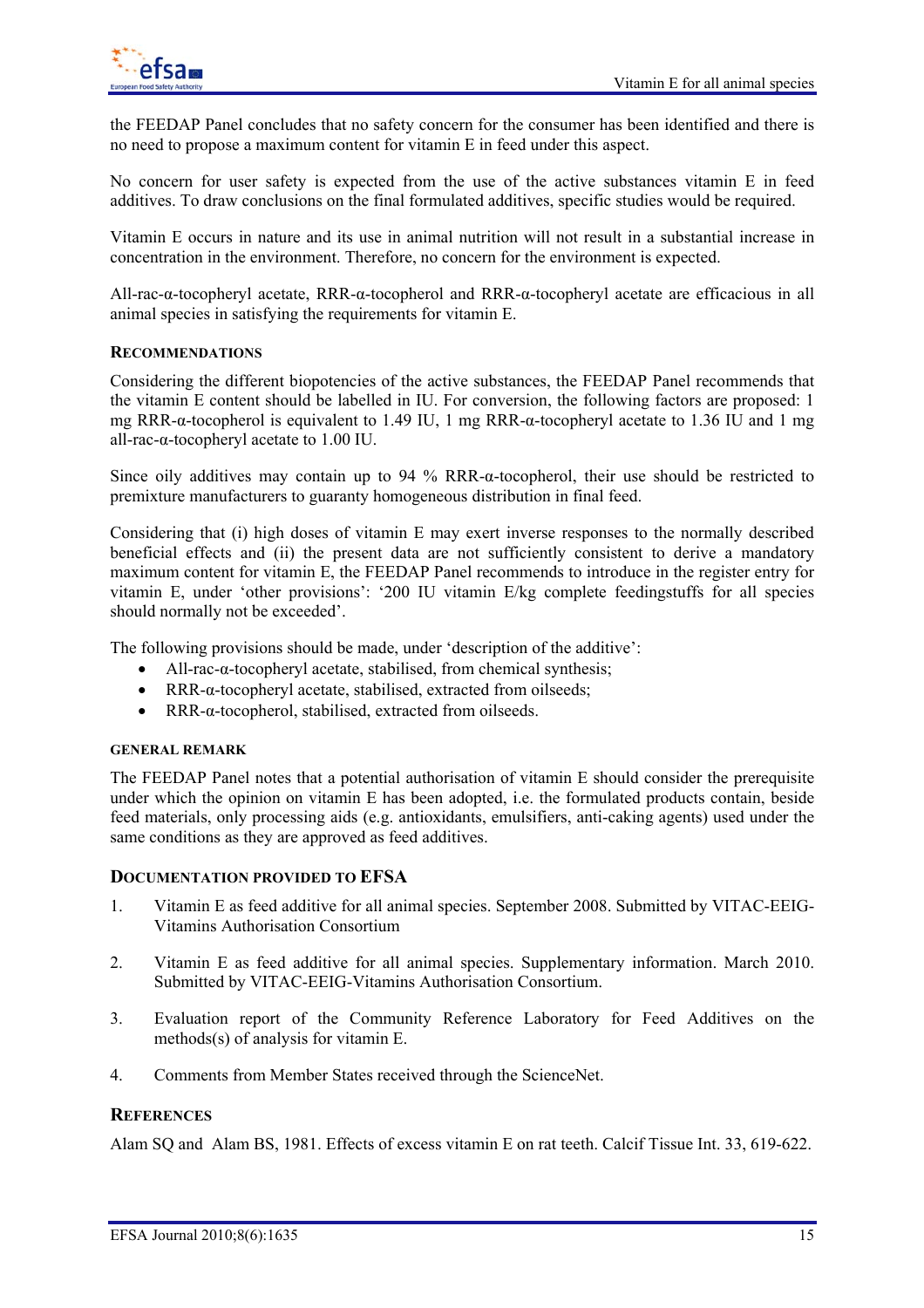

- Ansari KM, Dhawan A, Khanna SK, Das M, 2006. Protective effect of bioantioxidants on argemone oil/sanguinarine alkaloid induced genotoxicity in mice. Cancer Lett. 244, 109-118.
- Bazzano C, De Angeles S, Kleist G, Macedo N, 1996. Allergic contact dermatitis from topical vitamins A and E. Contact Dermatitis. 35, 261-262.
- Betti M, Ambrogini P, Minelli A, Floridi A, Lattanzi D, Ciuffoli S, Bucherelli C, Prospero E, Frontini A, Santarelli L, Baldi E, Benetti F, Galli F, Cuppini R, 2010. Maternal dietary loads of alpha-tocopherol depress protein kinase C signaling and synaptic plasticity in rat postnatal developing hippocampus and promote permanent deficits in adult offspring. J Nutr Biochem. In press. doi:10.1016/j.nutbio.2009.11.014
- Bieri JG and McKenna MC, 1981. Expressing dietary values for fat-soluble vitamins: changes in concepts and terminology. Am J Clin Nutr. 34, 289-295.
- Danikowski S, Sallmann HP, Halle I, Flachowsky G, 2002. Influence of high levels of vitamin E on semen parameters of cocks. J Anim Physiol Anim Nutr. 86, 376-382.
- EFSA (European Food Safety Authority), 2006, online. Tolerable Upper Intake Levels for Vitamins and Minerals by the Scientific Panel on Dietetic products, nutrition and allergies (NDA) and Scientific Committee on Food (SCF). Available from http://www.efsa.europa.eu/en/scdocs/oldsc/ndaintakevitaminsminerals.htm
- EFSA (European Food Safety Authority), 2008. Opinion on mixed tocopherols, tocotrienols tocopherol and tocotrienols as sources for vitamin E added as a nutritional substance in food supplements. The EFSA Journal 640, 1-34.
- Engelmann D, Halle I, Rauch HW, Sallmann HP, Flachowsky G, 2001. Influences of various vitamin E supplements on performance of laying hens. Arch Geflügelk. 65, 182-186.
- Hook EB, Healy KM, Niles AM, Skalko RG, 1974. Letter: Vitamin E: teratogen or anti-teratogen? Lancet. 303, 809.
- Krasavage WJ and Terhaar CJ, 1977. d-alpha-Tocopheryl poly(ethylene glycol) 1000 succinate. Acute toxicity, subchronic feeding, reproduction, and teratologic studies in the rat. J Agric Food Chem. 25, 273-278.
- Leshchinsky TV and Klasing KC, 2001. Relationship Between the Level of Dietary Vitamin E and the Immune Response of Broiler Chickens. Poult Sci. 80, 1590-1599.
- March BE, Wong E, Seier L, Sim J, Biely J, 1973. Hypervitaminosis E in chicks. J Nutr. 103, 371-377.
- Miller ER, Pastor-Barriuso R, Dalal D, Riemersma RA, Appel LJ, Guallar E, 2005. Meta-Analysis: High-Dosage Vitamin E Supplementation May Increase All-Cause Mortality. Ann Intern Med. 142, 37-46.
- Politis I, Hidiroglou M, Batra TR, Gilmore JA, Gorewit RC, Scherf H, 1995. Effects of vitamin E on immune function of dairy cows. Am J Vet Res. 56, 179-184.
- Politis I, Hidiroglou N, White J H, Gilmore JA, Williams SN, Scherf H, Frigg M, 1996. Effects of vitamin E on mammary and blood leukocyte function, with emphasis on chemotaxis, in periparturient dairy cows. Am J Vet. Res. 57, 468-471.
- Ramirez Santos A, Fernandez-Redondo V, Perez L, Concheiro Cao J, Toribio J, 2008. Contact Allergy for vitamins in cosmetic products. Dermatitis. 19, 154-156.
- Rosignoli P, Fabiani R, De Bartolomeo A, Fuccelli R, Pelli MA, Morozzi G, 2008. Genotoxic effect of bile acids on human normal and tumour colon cells and protection by dietary antioxidants and butyrate. Eur J Nutr. 47, 301-309.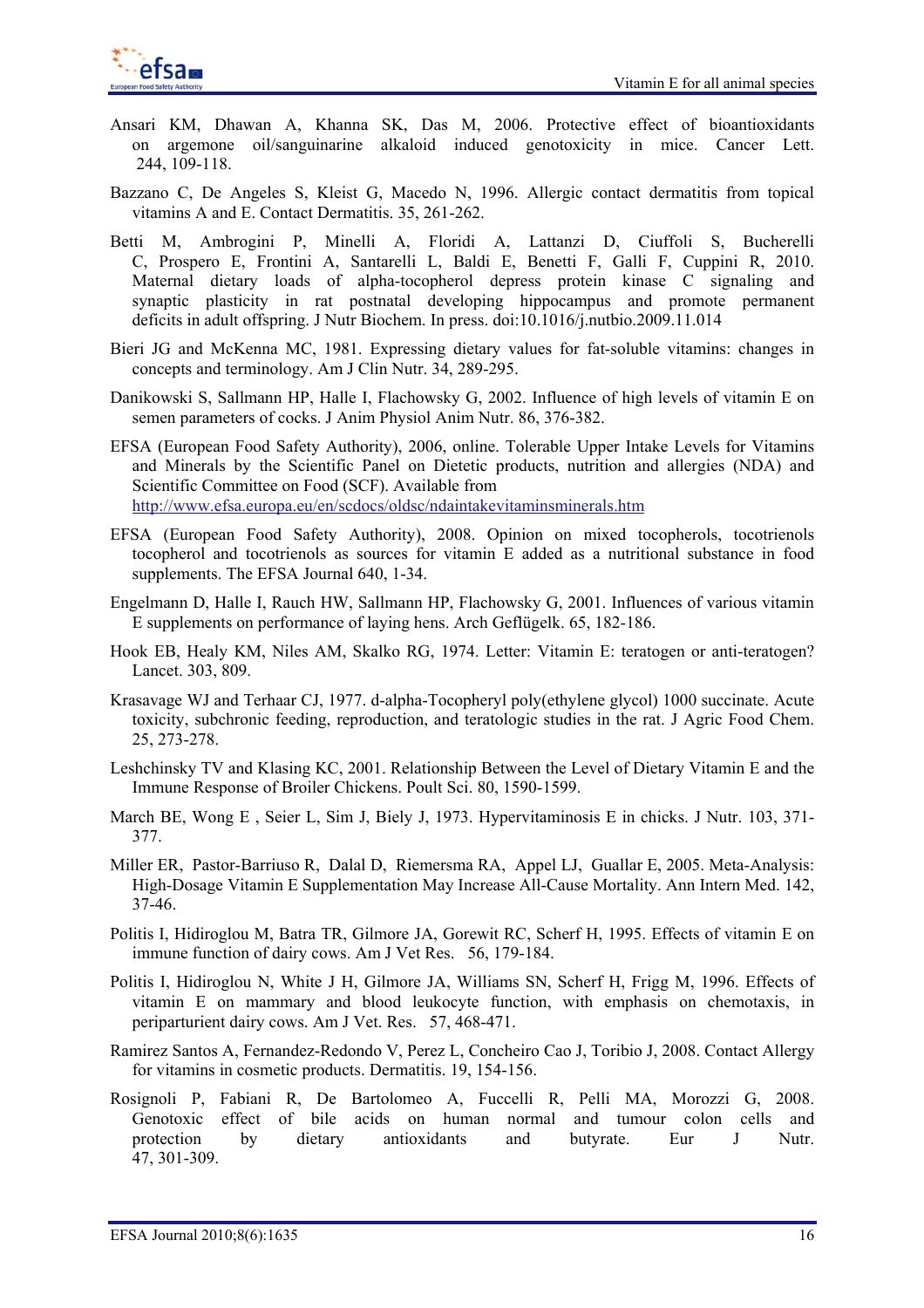

- SCF (Scientific Committee on Food), 2003, online. Tolerable Upper Intake Level of Vitamin E. Available from http://ec.europa.eu/food/fs/sc/scf/out195\_en.pdf
- Sunder A, Halle I, Flachowsky G, 1999. Vitamin E hypervitaminosis in laying hens. Arch Anim Nutr. 52, 185-194.
- Sunder A and Flachowsky G, 2001. Influence of high vitamin E dosages on retinol and carotenoids concentration in body tissues and eggs of laying hens. Arch Anim Nutr. 55, 43-53.
- Thomas SR and Stocker R, 2000. Molecular action of vitamin E in lipoprotein oxidation: implications for atherosclerosis. Free Radic Biol Med. 28, 1795-1805.
- Umemura T, Tasaki M, Kijima A, Okamura T, Inoue T, Ishii Y, Suzuki Y, Masui N, Nohmi T, Nishikawa A, 2009. Possible participation of oxidative stress in causation of cell proliferation and in vivo mutagenicity in kidneys of gpt delta rats treated with potassium bromate. Toxicology. 4, 46-52.
- United States Pharmacopeia, 2010. Food Chemicals Codex 2010-2011, Seventh Edition
- WHO (World Health Organisation) Food Additives Series, 1986. Toxicological Evaluation of certain food additives and contaminants. Prepared by the  $30<sup>th</sup>$  Meeting of Joint FAO/WHO Expert Committee on Food Additives. Rome, June 1986. Cambridge University Press, pp. 55-69.
- Yang NY and Desai ID, 1977. Effect of high levels of dietary vitamin E on haematological indices and biochemical parameters in rats. J Nutr. 107, 1410-1417.
- Yasunaga T, Kato H, Ohgaki K, Inamoto T, Hikasa Y, 1982. Effect of vitamin E as an immunopotentiation agent for mice at optimal dosage and its toxicity at high dosage. J Nutr. 112, 1075-1084.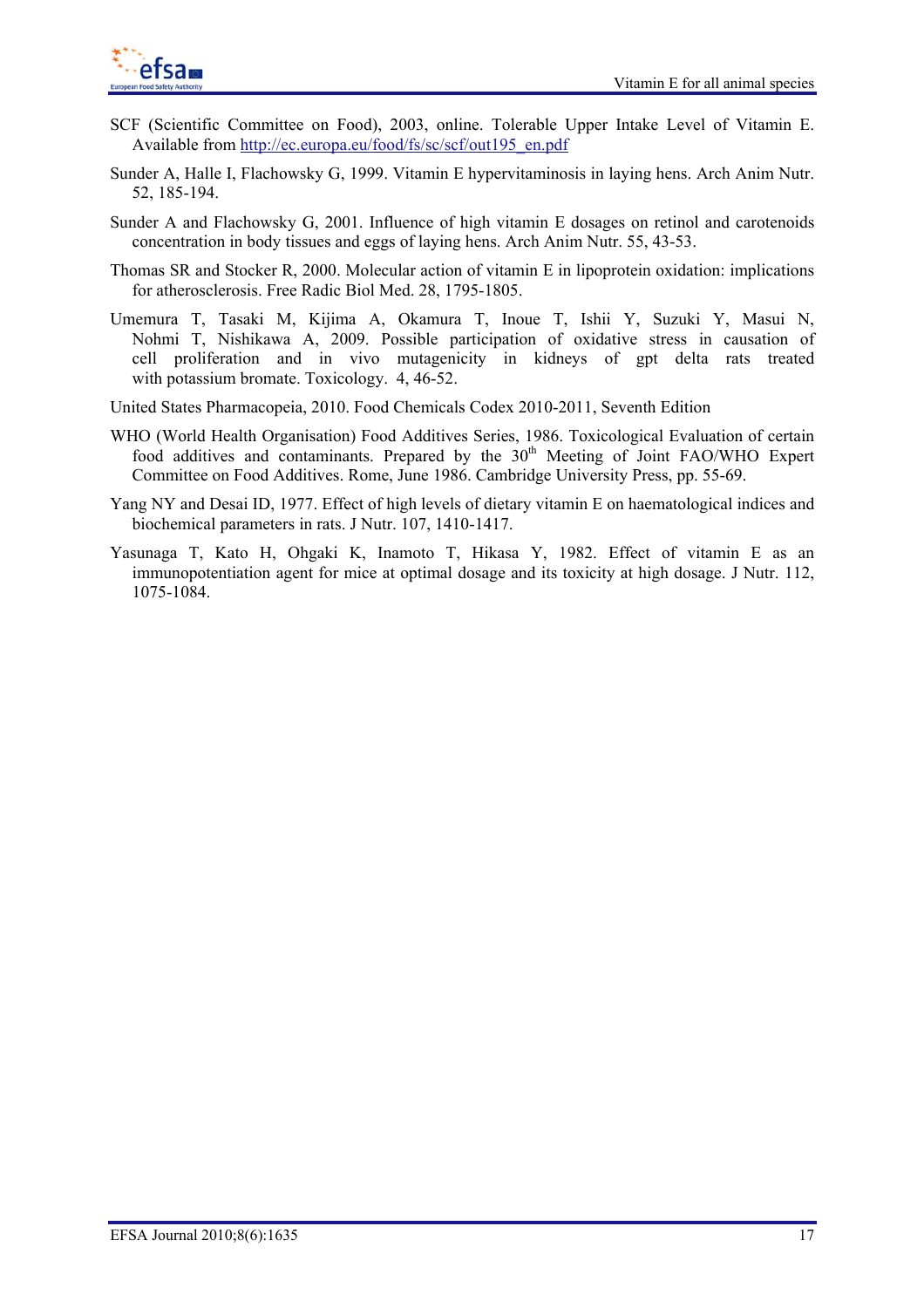

### **APPENDICES**

#### **APPENDIX A**

# **Executive Summary of the Evaluation Report of the Community Reference Laboratory for Feed Additives on the Method(s) of Analysis for vitamin E**

In the current application authorisation is sought for *vitamin E* under the category nutritional additives, functional group '3a' vitamins, pro-vitamins and chemically well-defined substances having similar effect, according to the classification system of Annex I of Regulation (EC) No 1831/2003. Authorisation is sought for use of vitamin E for all animal species and categories.

Vitamin E consists of a group of active substances. Three active substances are applied for in this dossier: (1) *all-rac-alpha-Tocopheryl acetate*, (2) RRR*-alpha-Tocopheryl acetate* and (3) *RRR-alpha-Tocopherol*. *RRR-alpha-Tocopherol acetate* and *RRR-alpha-Tocopherol* are derived from vegetable oil with the minimum purity of 40 % and 67 %, respectively. *All-rac-alpha-Tocopheryl acetate* is produced by chemical synthesis with the minimum purity of 93 %. Preparations of *vitamin E* consisting of these forms are variable depending on the producers, and are usually marketed in the form of adsorbate (powder) and spray-dried powder. No final concentrations of *feed additive* in *feedingstuffs* are proposed by the applicant.

For the determination of the three active substances mentioned above in the *feed additive*, the applicant proposed several European Pharmacopoeia (EP) methods, based on gas chromatography with flame ionisation detector (GC-FID): EP-0439 for *all-rac-alpha-Tocopheryl acetate* (oil), EP-0691 for *all-rac-alpha-Tocopheryl acetate* (powder form), and EP-1256 for *RRR-alpha-Tocopherol* (oil).

The CRL recommends for the determination of *vitamin E* (oil form) in *feed additives* the following GC-FID methods recommended by the European Pharmacopoeia: EP-0439 for *all-rac-alpha-Tocopheryl acetate*; EP-1257 for *RRR-alpha-Tocopheryl acetate* and EP-1256 for *RRR-alpha-Tocopherol*. For the determination of *vitamin E* (powder form) in *feed additives* the CRL recommends the following EP methods: EP-0691 for *all-rac-alpha-Tocopheryl acetate*; EP-1801 for *RRR-alpha-Tocopheryl acetate* and for *RRR-alpha-Tocopherol*.

For the determination of all three active substances in *premixtures* and in *feedingstuffs* the CRL recommends the Community method (Commission Regulation (EC) No 152/2009) at the validated concentration range (from 60 to 17000 mg *vitamin E*/kg), as proposed by the applicant.

In addition, the applicant reported that this method is also applicable to the determination of the target analyte in water (extension of scope). However, experimental data showing the validity of this approach have not been provided, thus the CRL cannot comment on the suitability of the Community method to the analysis of the matrix "water".

Further testing or validation is not considered necessary.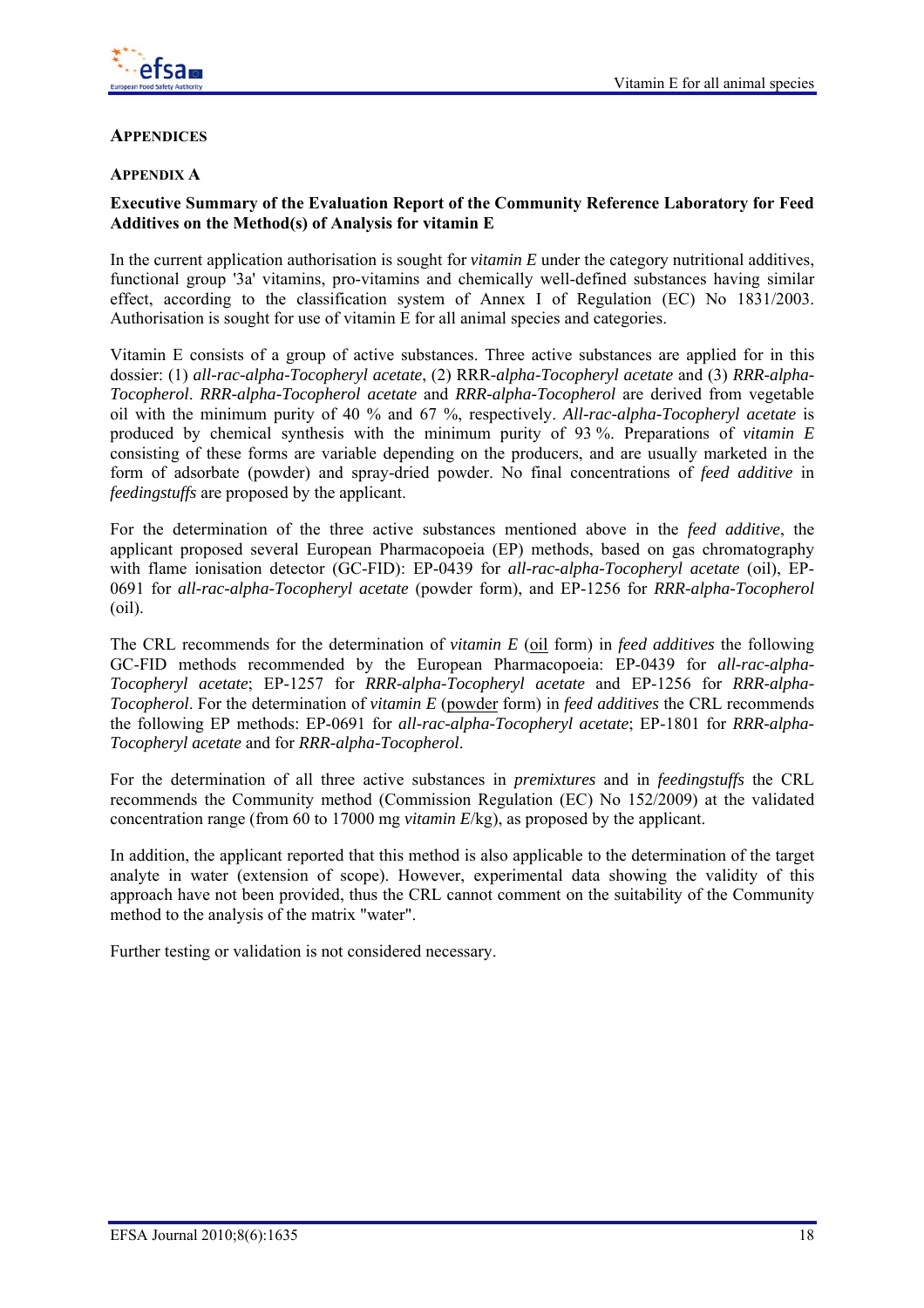

# **APPENDIX B**

Metabolism and deposition of vitamin E in animal tissues and products

## **B.1.1 Metabolism**

The applicant provided an overview of the metabolism and deposition of Vitamin E (based on EFSA opinions (EFSA, 2006; EFSA, 2008) and a bibliographic review).

Intestinal absorption of tocopherols varies between 20–80 % depending on intake and, with lower figures at higher dietary supply (EFSA, 2006). Nearly all the Vitamin E absorbed across the intestinal mucosa is free tocopherol. All forms of vitamin E, including all tocopherols and tocotrienol homologues are absorbed in a similar manner by a passive process (EFSA, 2008). Inhibition of the scavenger receptor class B type I (SR-BI) blocks up to 80 % of α-tocopherol up-take, and suggest a role of SR-BI in intestinal α-tocopherol transport (Reboul et al., 2006). The intestinal absorption of vitamin E requires the intake and digestion of dietary fat, the latter being enhanced by the production of bile acids from the liver (Traber et al., 1990a). Vitamin E absorption is limited if there is an inadequate fat intake (Traber, 2007); in addition, intestinal absorption of lipids and fat-soluble vitamins depends on pancreatic function and biliary secretion to form micelles with the hydrolysed fat for the transfer across intestinal membranes. Moreover, chylomicron secretion is also required for transportation from the intestine to the circulation. Chylomicrons containing vitamin E are assembled and secreted into the lymph (Kayden and Traber, 1993). About 90% of the free α-tocopherol is transported via the lymphatic system into the bloodstream, where it is distributed into lipoproteins for passage into the liver. The main systemic transport system of tocopherol is the Low-Density Lipoprotein (LDL)-fraction (55–65 %) followed by the High Density Lipoptotein (HDL) (24–27 %) and Very Low Density Lipoprotein (VLDL) (8–18 %). There is a preferential incorporation of RRR αtocopherol into VLDL (Traber et al., 1992). Under fasting condition, LDL and HDL transport most of the plasma  $\alpha$ -tocopherol into the liver and may also be an important source of plasma vitamin E for hepatic uptake (Rigotti, 2007).

After hepatic uptake, the  $\alpha$ -tocopherol form of vitamin E is resecreted into the circulation. The  $\alpha$ tocopherol transport protein (α-TTP), a 32kDa cytosolic lipid-binding protein found in a number of tissues but mainly the liver (Murphy et al., 1981), plays an important role for the secretion and incorporation of vitamin E in the form of α-tocopherol into VLDL in the liver. It is also involved in the subsequent transport of vitamin E to the various tissues, such as muscle, adipose tissue and brain (Traber and Arai, 1999; Blatt et al., 2001; Clarke et al., 2008), The only forms of the vitamin secreted by the liver are the natural RRR- α-tocopherol and the four 2R forms of the all rac α-tocopherol. Small amount of the other tocopherols and tocotrienol homologues are also secreted (Machlin, 1991).

Recent studies indicates that vitamin E is excreted in the form of a conjugated hydrosoluble compound called carboxyethylhydroxychromans (CEHCs) in urine (Brigelius-Flohè and Traber, 1999) or bile (Kiyose et al., 2001). The CEHCs are degradation products of two oxidation steps, an initial omega– oxidation by cytochrome P450s (CYPs) is followed by a beta-oxidation.

CHECs are sulfated or glucuronidated (Schultz et al., 1995; Brigelius-Flohe and Traber, 1999; Stahl et al., 1999; Swanson et al., 1999; Pope et al., 2002). Tocopherols appear to be preferentially metabolized by different CYPs and to different extent (Lodge JK, 2005)  $\alpha$ -tocopherols primarily metabolized by CYP3A4 (Birringer et al., 2001) but only a small fraction of the dose  $(< 1\%$ ) is found as alpha-CHEC (Leonard et al., 2005) whereas γ-tocopherols are primarily metabolized by CYP4F2 (Sontag and Parker, 2002) and further extensively converted into gamma-CHEC (Galli et al., 2003).

### *Kinetics of different vitamin E sources*

Kinetics human studies (Acuff et al., 1994; Traber et al., 1992) with deuterated RRR and all-rac-αtocopheryl acetate simultaneously administered orally indicated a bioavailability ratios of RRR: all-rac close to 2:1 (Food and Nutrition Board, 2000), differing from the accepted biopotency ratio 1.36:1,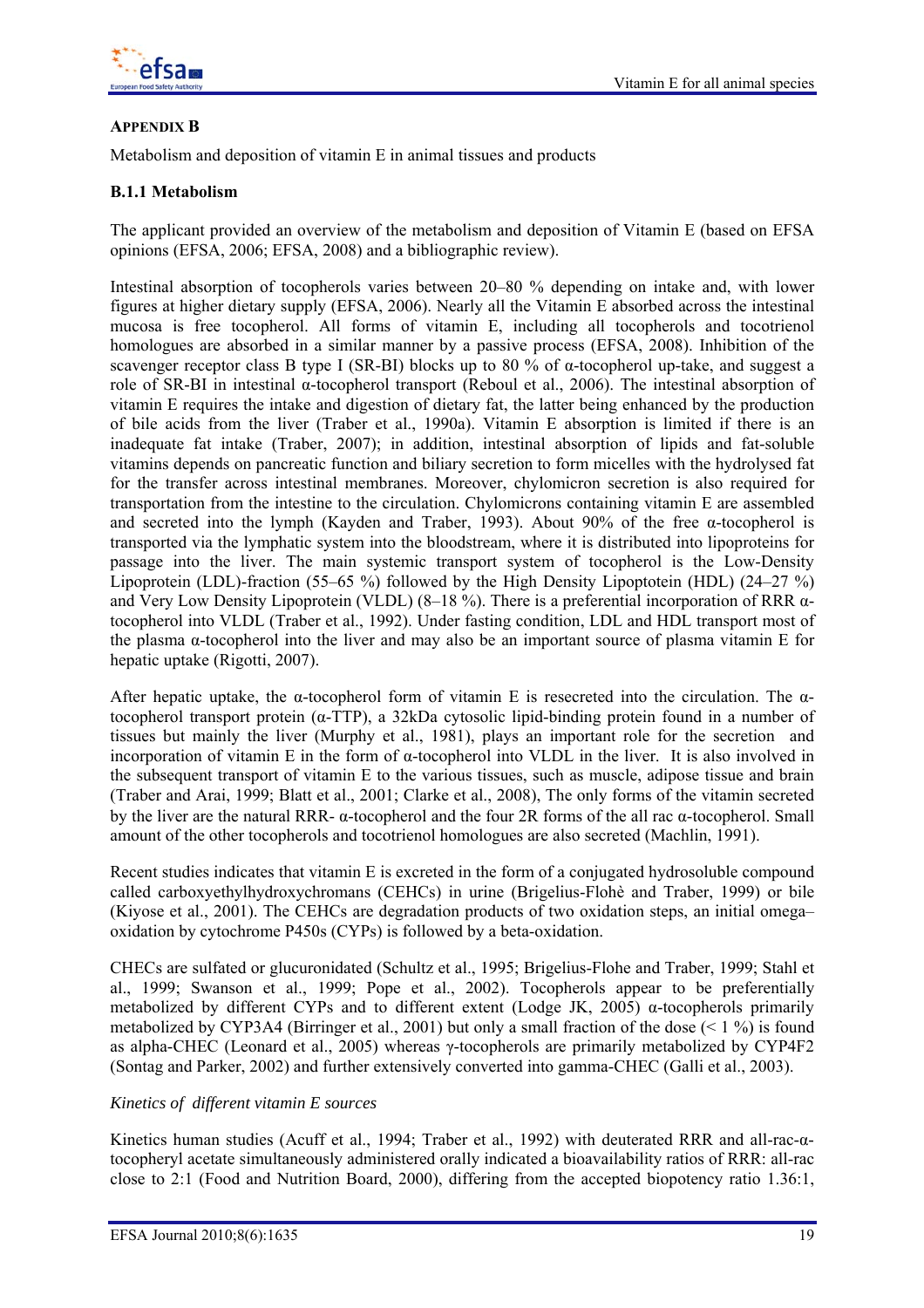but equivalent kinetics could be shown in a non competitive uptake approach (Lodge, 2005; Proteggente et al., 2005) when RRR and all-rac-α-tocopherol were administered separately.

The apparent half-life of RRR-α-tocopherol in plasma is 48 h (Traber, 1994) up to 60 h (Bruno et al., 2005), whereas that of SRR-α-tocopherols is only 15h (Trabert, 1994). The 2S-α-tocopherols disappear relatively fast, within 48 hours nearly 90 % of the 2S forms were removed from the plasma, while 50 % of the 2R forms remain (Traber, 2007). However the data on factors influencing vitamin E bioavailability are still limited and many studies, including clinical trials, are performed without the indication of bioavailability.

The relative biopotencies of each individual  $\alpha$ -tocopherol stereoisomer, ranging from 100 % for RRR to 21 % for SSR, determined by the fetal rat absorption model (Weiser and Vecchi, 1982), are related to the binding to the hepatic α-TTP, which has higher affinity to the RRR than to 2R forms of αtocopherol (Traber and Kayden, 1989; Traber et al., 1990b).

The relative biopotencies of the different stereoisomers of  $\alpha$ -tocopherol in the fetal rat absorption assay were RRR 100 %, RRS 90 %, RSS 73 %, RSR 57 %, SSS 60 %, SRS 37 %, SRR 31 % and SSR 21 %. The configuration of the carbon 2 on the chromanol ring is the most important asymmetric carbon with respect to determining the biological activity of  $\alpha$ -tocopherol, and has also an important role in the biodiscrimination of the different stereoisomers (Weiser et al., 1996). 2R α-tocopherols are preferentially found in the tissues of humans (Traber et al., 1990b), rats (Weiser et al., 1996) and pigs (Lauridsen et al., 2002), as well as in eggs (Piironen et al., 1991). It is analytically difficult to quantify the different stereoisomers in animal fluids and tissues. Therefore, only few data is available on transfer and deposition of different stereoisomers of α-tocopherol from feed to plasma, milk and tissues in various farm animals consuming different sources of vitamin E.

# **B.1.2. Deposition**

### *Ruminants*

Conflicting results on the degradation of α-tocopherol in the rumen are reported in the literature. According with Alderson et al. (1971) 50 % of α-tocopheryl acetate could be degraded in the rumen, when a high amount of concentrate was fed, but Weiss et al. (1995) could not confirm this high ruminal losses. The tocopherol acts as an antioxidant in feed and intestine, which may cause losses prior its absorption (Halliwell et al., 2000).

The mechanism involved in the translocation of α-tocopherol from feed to milk is poorly understood. The process involved in the final transportation from plasma lipoproteins into milk fat is not known, but only a few percent is secreted into milk (Weiss and Wyatt, 2003).

In both studies, in cows administered all-rac-α-tocopheryl acetate the RRR form was the predominant steroisomer in plasma and milk (84 to 88 % of all α-tocopherol steroisomers), the SS forms were absent. Meglia et al. (2006) found highest concentrations after administration of RRR-α-tocopheryl acetate compared to all-rac-α-tocopheryl acetate and RRR-α-tocopherol.

Feeding 2500 IU vitamin E/day as RRR- or all-rac-α-tocopheryl acetate to dairy cows, starting 14 days before anticipated calving continuing until 14 days post-parturition resulted in significantly higher  $\alpha$ tocopherol concentrations in milk (colostrum, transition milk and milk at the end of the study) of the group given the RRR stereoisomer. The concentration of RRR in plasma and milk of the RRR fed cows represented 87–94 % of all isomers. For the all-rac group the RRR isomer amounted to 60 to 65 % (Weiss et al., 2009).

The results of Jensen at al. (2005) concerning the plasma levels of tocopherol stereoisomers following exposure in cows are compared in figure B1 with those in rats fed 1 mg all-rac*-*α-tocopheryl acetate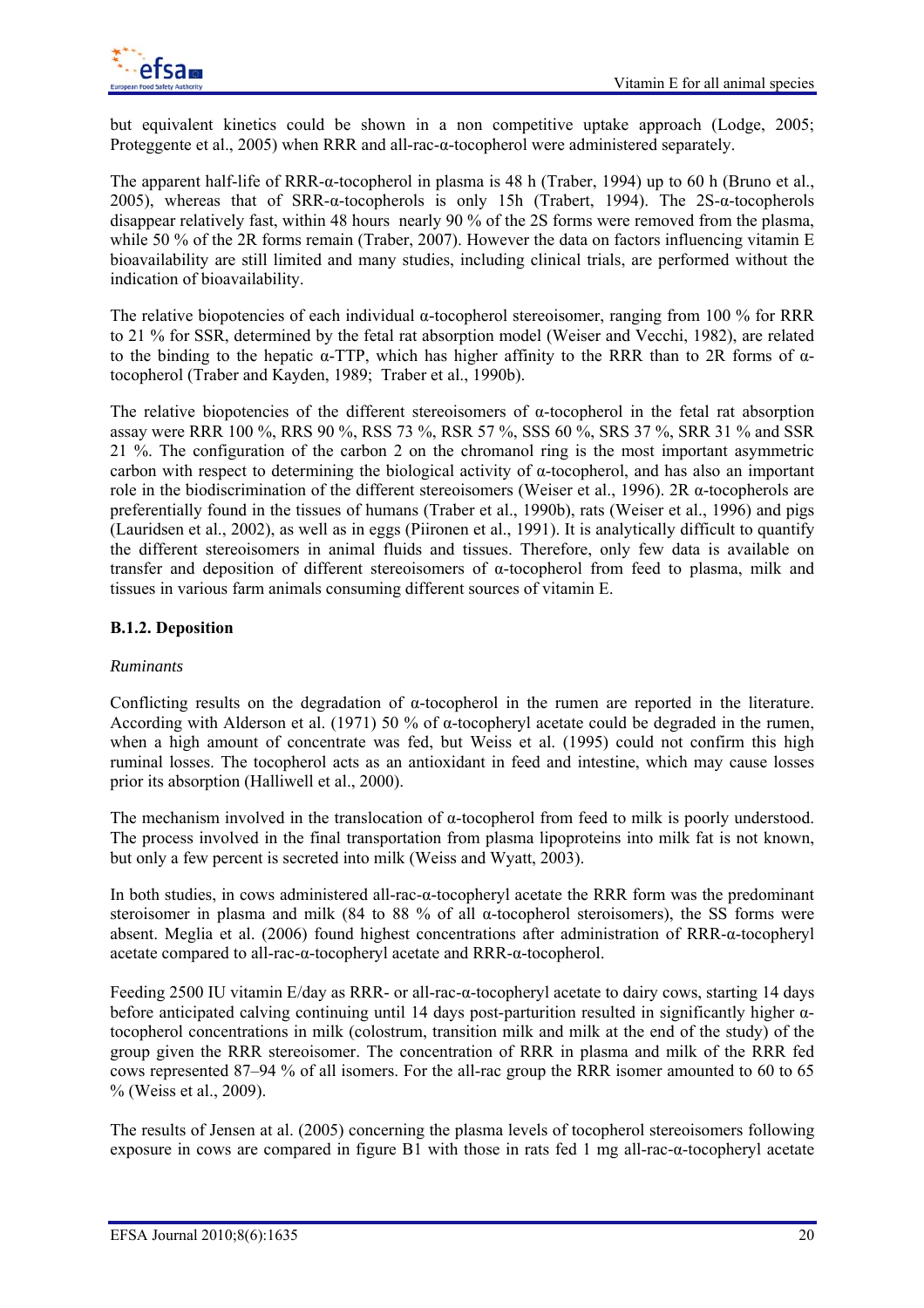

for ten days. Cows apparently discriminate in favour of the RRR isomer to a much higher degree than rats.



**Figure B1:** Relative distribution of α-tocopherol stereoisomers in plasma from cows fed 3000 mg allrac-α-tocopheryl acetate daily for 16 days and rats fed 1 mg all-rac-α-tocopheryl acetate daily for 10 days ( $n = 5$ ; means)

Calves fed milk replacer supplemented with 250 mg all-rac-α-tocopheryl acetate/kg DM (Jensen and Lauridsen, 2007) showed a similar distribution of α-tocopherol stereoisomers in plasma as rats in Figure B1.

Eicher et al. (1997) administered a single dose of 50 IU/kg bw of all-rac-α-tocopheryl acetate (powder) or RRR- $\alpha$ -tocopherol (liquid) by gastric tube to calves. Concentrations of  $\alpha$ -tocopherol tended to be higher in plasma, liver and kidney for calves given RRR-α-tocopherol compared to allrac-α-tocopheryl acetate.

### *Pigs*

Some studies comparing tissue deposition with different vitamin E forms are available in piglets. A study to compare the bioavailability of RRR-α-tocopherol and all rac-α-tocopheryl-acetate, was conducted with two dietary vitamin E sources, RRR-α-tocopherol and all rac-α-tocopheryl-acetate, added to diets (16, 48 or 96 IU/kg feed each) for 35 days post weaning (Chung et al., 1992). At the higher supplementation level (96 IU) tissue and serum  $\alpha$ -tocopherol concentrations were greater for RRR-α-tocopherol compared with all rac-α-tocopheryl-acetate. The highest tissue concentration was observed in the heart with both vitamin E forms.

In piglets, supplemented with vitamin E in drinking water (100–150 IU/L) at weaning, RRR- $\alpha$ tocopheryl acetate showed a higher bioavailability than the acetate synthetic form of α-tocopherol based on α-tocopherol deposition in tissues (Wilburn et al., 2008). The highest deposition with both RRR and all-rac-forms was found in liver followed by heart and lung. The same authors found that both vitamin E forms were more effective in increasing plasma α-tocopherol when supplied to the pig's water at weaning than when added into the diet (Wilburn et al., 2008).

Several studies suggested that pancreatic esterase of weanling pigs may be a limiting factor for acetate forms for hydrolysis and absorption (Chung et al., 1992; Lauridsen et al., 2001; Jensen and Lauridsen, 2007).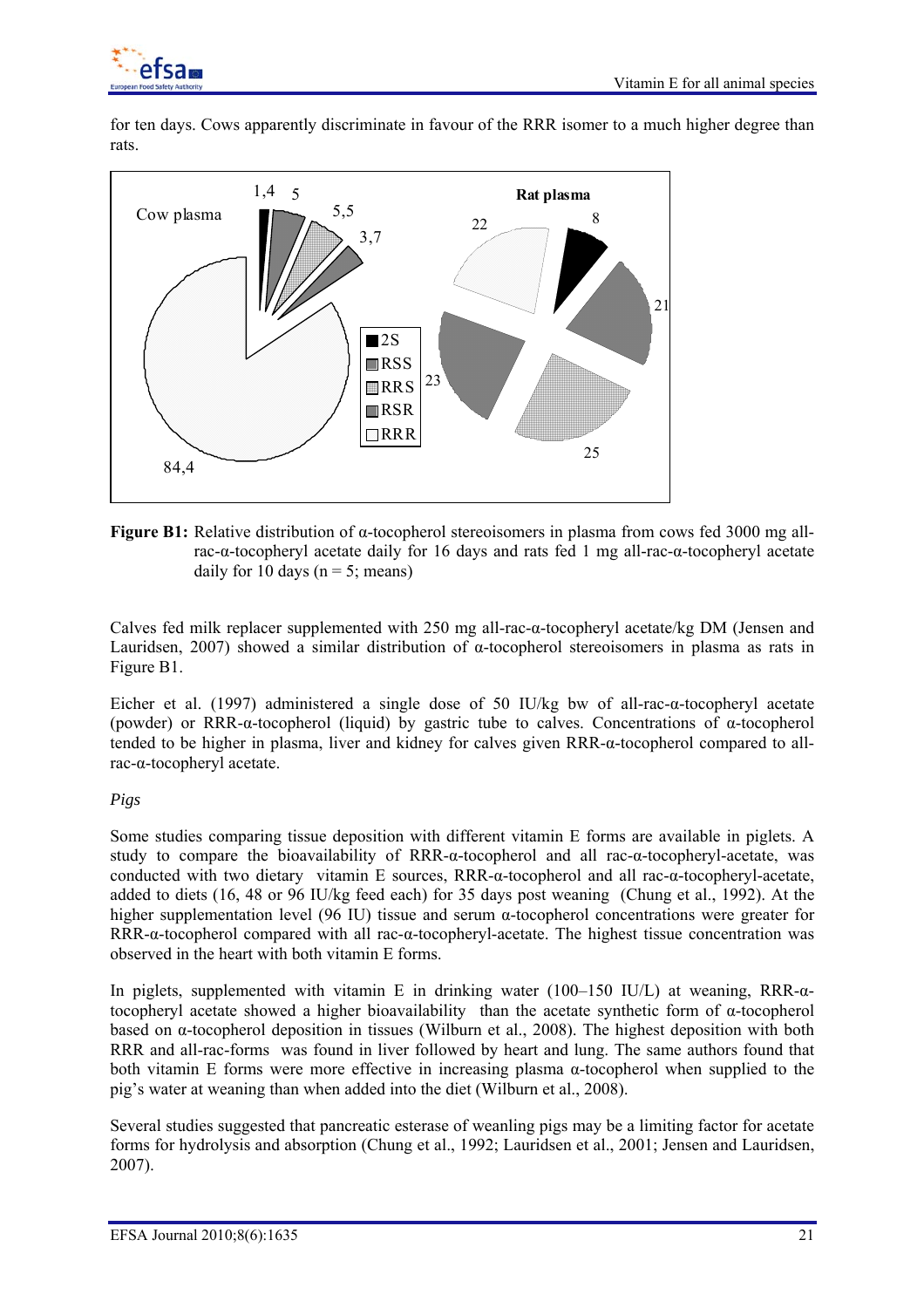

Anderson et al. (1995) fed finishing pigs for 28 days with a single supplementary level (62 IU/kg) of all rac-α-tocopherol, all rac-α-tocopheryl acetate, RRR-α-tocopherol or RRR-α-tocopheryl acetate. Dietary supplementation with RRR-α-tocopheryl acetate resulted in the highest serum and tissue concentrations of α-tocopherol. The highest deposition was found in liver, in agreement with previous studies (Asghar et al., 1991; Jensen et al., 1988).

The contemporary administration of deutered d3-RRR-α-tocopheryl acetate and d6 all-rac-αtocopheryl acetate to farrowing sows (150 mg each daily for seven days before and seven days after giving birth) showed that in plasma, milk and in piglet tissues the concentration of d3-RRR: d6-all showed a ratio of 2:1. In suckling piglets highest concentration of deuterated vitamin E were found in liver, followed by lung, heart, kidney, muscles, intestine and brain.(Lauridsen et al., 2002; Jansen and Lauridsen, 2007).

In sows, feed supplementation with all rac-α-tocopheryl acetate before and during lactation increased α-tocopherol concentration in colostrum and in piglet tissues (Hidiroglou, 1993a; Hidirogolou, 1993b). Mahan et al. (2000) found higher α-tocopherol levels in milk as well as in serum and liver of 21-dayold nursing pigs when sows were fed with RRR-α-tocopheryl acetate compared with all-rac-αtocopheryl acetate.

In another study (Jansen and Lauridsen, 2007) sows were fed feeds supplemented with 75 IU/kg feed of either all-rac-α-tocopheryl acetate or RRR-α-tocopheryl acetate one week before parturition and 28 days after parturition. The RRR form was the most predominant form of α-tocopherol in milk as well as in plasma, in sows and piglets,, while the 2S-forms were present in very limited amounts, especially after feeding with the RRR-α-tocopheryl acetate (Jansen and Lauridsen, 2007). Thus sow metabolism leads to a preferential presence of RRR form in plasma and milk (Lauridsen et al., 2002a).

### *Poultry*

Tissue and egg deposition was assessed in broilers and layers (Flachowsky et al., 2002) fed with basal diets supplemented with high to extremely high doses of α-tocopheryl acetate (0, 100, 1000, 10000 and 20000 mg/kg feed) for 30 (in broilers) or 70, 140, and 308 days (in layers). Alpha-tocopherol concentration were determined in muscle (breast, legs), liver, fat and eggs. At all dose levels tissue concentrations were liver>muscle>fat. Deposition in breast muscle was higher than in leg muscle at the lower supplementation levels (100 and 1000 mg/kg). Concentrations in egg yolk were much higher than in tissues.

In a recent study (Li et al., 2009), chickens were fed with feed supplemented with all rac-α-tocopheryl acetate (0, 10, 50, 100, 150, or 200 mg/kg feed); deposition of  $\alpha$ -tocopherol was measured in breast and iliotibialis muscles. At lower feed supplementation levels (10 and 50 mg/kg) deposition in iliotibialis muscle was higher than in breast mucle; no such trend was observed at higher levels.

Differences in stereoisomer deposition in eggs were investigated by Piironen et al. (1991) in laying hens fed diets supplemented with all-rac-α-tocopherol; the enantiomeric RRR+SSS showed a greater egg tansfer rate than others.

Cortinas et al. (2004) fed broiler chickens at 100, 200 or 400 mg all rac-α-tocopheryl acetate/kg diet, in combination with two levels of dietary PUFA (15 or 61 mg/g). At the lower PUFA supplementation level the average distribution of the α-tocopherol stereoisomers was 20 % RRR, 21 % RRS, 17 % RSS, 15 % RSR, 28 % 2S α-tocopherol; at the higher PUFA level, the 2R stereoisomers predominated (69–100 %) on the 2S. Deposition patterns in liver and thigh muscle were consistently similar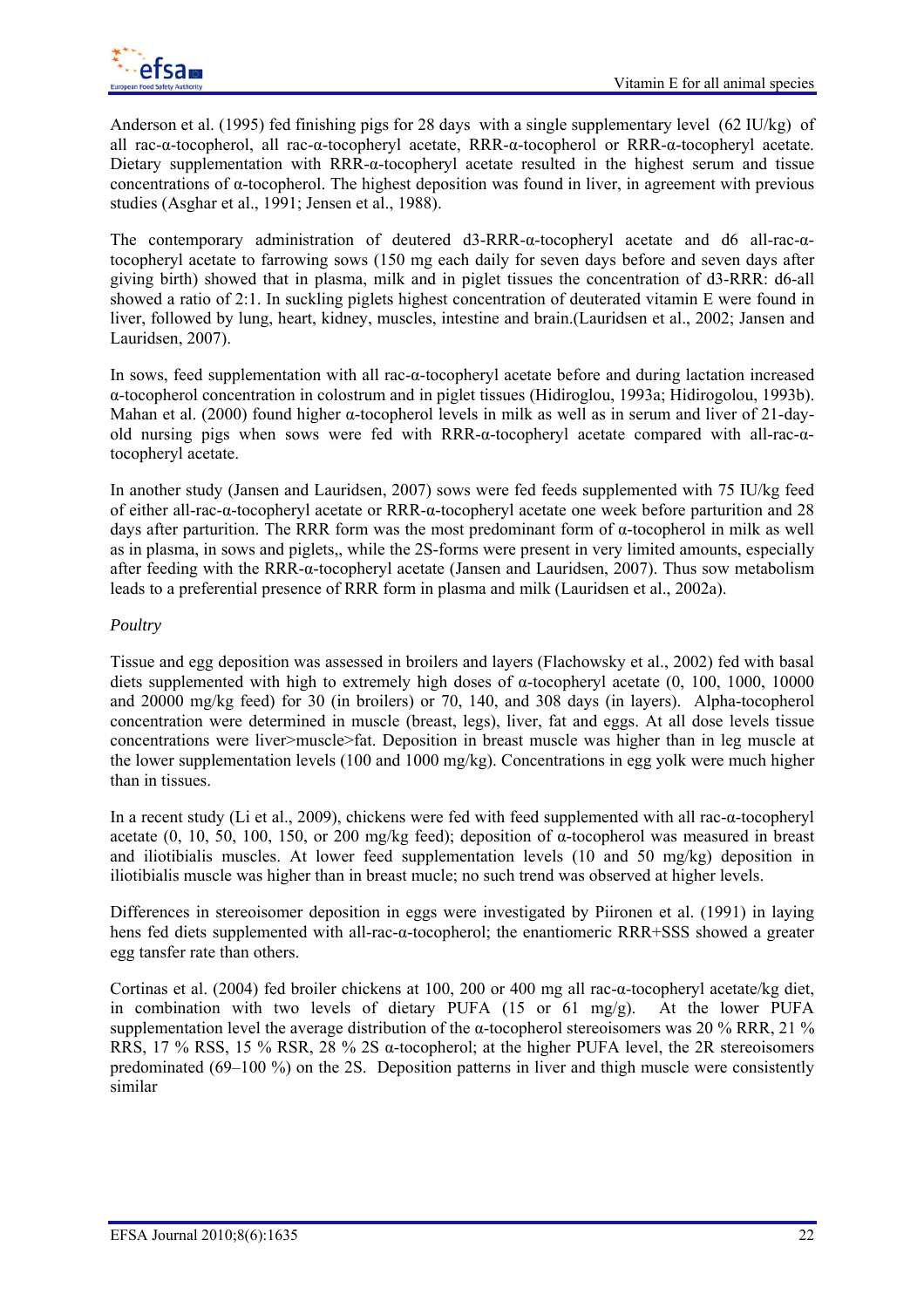

*Fish* 

In rainbow trout the uptake of all rac-α-tocopherol acetate is lower compared with RRR-α-tocopherol, based on the concentration of α-tocopherol in plasma, liver, kidney, spleen and heart, 4 h after oral administration of either form (Hung et al., 1982).

In juvenile marine fish, turbot (*Scophtalmus maximus L.),* halibut (*Hippoglossus Hippoglossus L.),* and sea bream (*Sparus aurata*), fed with diets supplemented with DL α-tocopheryl acetate (100-1000 mg/kg) a dose-related deposition in liver was observed. Interspecies differences were related to the background presence of vitamin E, as evaluated in the unsupplemented fish and deposition levels were higher in turbot, followed by halibut and sea bream. However, the relationship of feed concentrations with deposition of vitamin E in whole fish as well as with antioxidant enzymes and lipid peroxidation products in liver was less evident and markedly different among species.

### **REFERENCES**

- Acuff RV, Thedford SS, Hidiroglou NN, Papas AM, Odom Jr TA, 1994. Relative bioavailability of RRR- and all-rac-alpha-tocopheryl acetate in humans: studies using deuterated compounds. Am J clin Nutr. 60, 397-402.
- Alderson NE, Mitchel GE, Little CO, Warner RE, Tucker RE, 1971. Preintestinal disappearance of vitamin E in ruminants. J Nutr. 101, 655-659.
- Anderson LE, Myer RO, Brendemuhul JH, McDowell LR, 1995. Bioavailability of various vitamin E compounds for finishing swine. J Anim Sci 73, 490-495.
- Asghar A, Gray JI, Booren A, Gomaa A, Abouzied MM, Miller ER, 1991. Effects of supranutritional dietary vitamin E levels on subcellular deposition of α-tocopherol in the muscle and on pork quality. J Sci Food Agri. 57, 31-41.
- Birringer M, Drogan D, Brigelius-Flohe R, 2001. Tocopherols are metabolized in HepG2 cells by side chain omega-oxidation and consecutive beta-oxidation. Free Radic Biol Med. 15, 226-232.
- Blatt DH, Leonard SW, Traber MG, 2001. Vitamin E kinetics and the function of tocopherol regulatory proteins. Nutrition17, 799-805.
- Bruno RS, Ramakrishan R., Montine TJ, Bray TM, Traber MG, 2005. α-Tocopherol disappearance is faster in cigarette smokers and is inversely related to their ascorbic acid status. Am J Clin Nutr. 81, 95-103.
- Brigelius-Flohè R and Traber MG, 1999. Vitamin E function and metabolism. FASEB J.13, 1145- 1155.
- Chung YK, Mahan DC, Lepine AJ, 1992. Efficacy of dietary D-alpha-tocopheryl acetate and DLalpha-tocopheryl acetate for weanling pigs. J Anim Sci. 70, 2485-2492.
- Clarke MW, Burnet JR, Croft KD, 2008. Vitamin E in human health and disease. Crit Rew Clin Lab Sci. 45, 417-450.
- Cortinas I, Baroeta A, Galobart J, Jensen SK, 2004. Distribution of α–tocopherol stereoisomers in liver and thigh of chicken. Br J Nutr. 92, 95-101.
- EFSA (European Food Safety Authority), 2006, online. Tolerable Upper Intake Levels for Vitamins and Minerals by the Scientific Panel on Dietetic products, nutrition and allergies (NDA) and Scientific Committee on Food (SCF). Available from http://www.efsa.europa.eu/en/scdocs/oldsc/ndaintakevitaminsminerals.htm
- EFSA (European Food Safety Authority), 2008. Opinion on mixed tocopherols, tocotrienols tocopherol and tocotrienols as sources for vitamin E added as a nutritional substance in food supplements. The EFSA Journal 640, 1-34.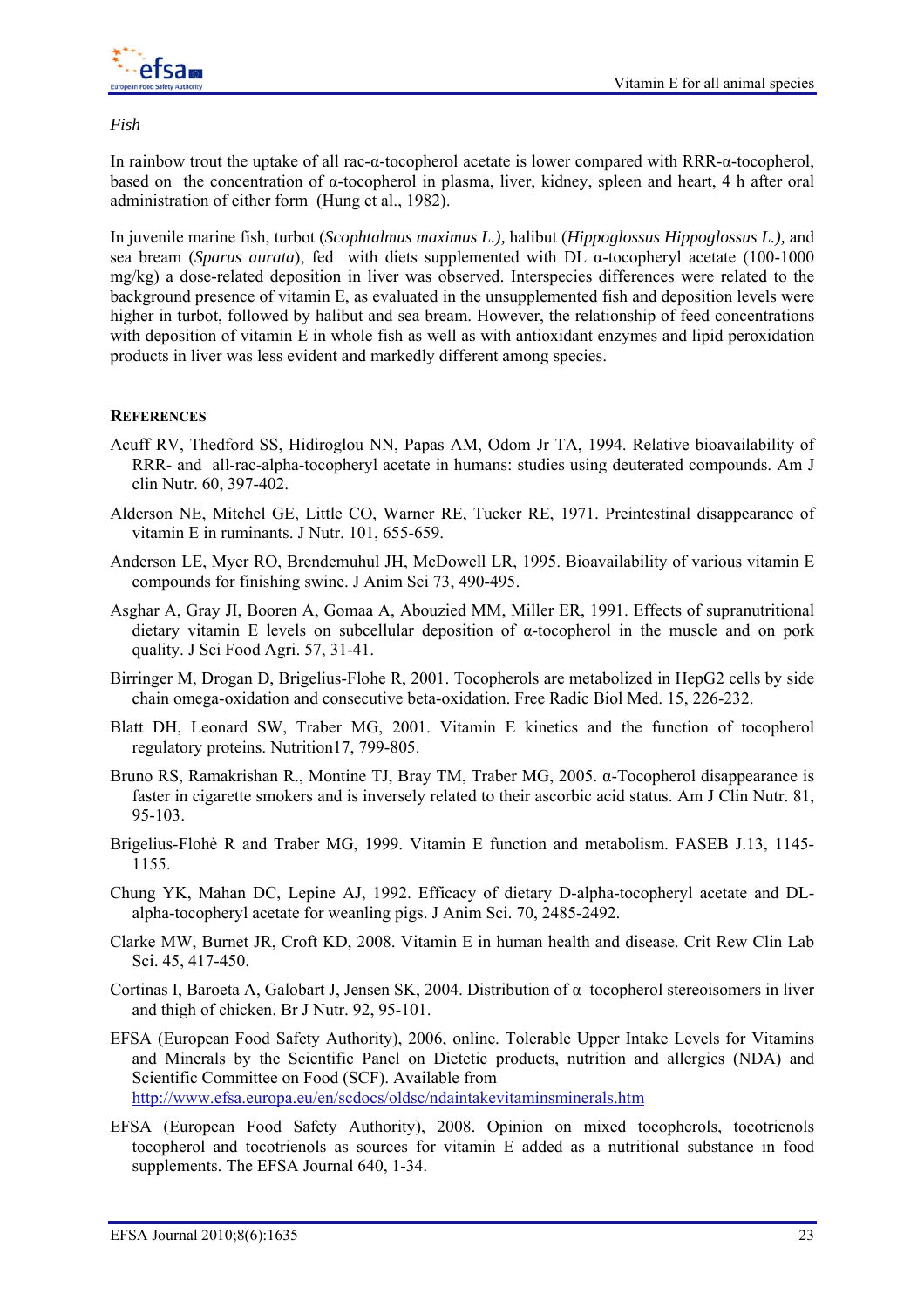- Eicher SD, Morril JL, Velazco J, 1997. Bioavailability of a-tocopherol fed with retinol and relative bioavailability of D-α-tocopherol and DL-α-tocopherol acetate. J Dairy Sci. 80, 393-399.
- Food and Nutrition Board, Institute of Medicine, 2000. Dietary Reference Intakes for Vitamin C, Vitamin E, Selenium and Carotenoids. National Academy Press, Washington DC.
- Flachowsky G, Engelman D, Sunder A, Halle I, Sallmann HP, 2002. Eggs and poultry meat as tocopherol sources in dependence on tocopherol supplementation of poultry diets. Food Res Intern. 35, 239-243.
- Galli F, Lee R, Atkinson J, Kelli FJ, 2003. Gamma Tocopherol biokinetik and transformation in human. Free Radic Biol Med. 37, 1225-1233.
- Halliwell B, Zhao K, Whiteman M, 2000. The gastrointestinal tract: a major site of antioxidant action. Free Radic Res. 33, 819-830.
- Hidiroglou M, Farnworth E, Butler G, 1993a. Vitamin-e and fat supplementation of sows and the effect on tissue vitamin E concentrations in their progeny. Reprod Nutr Develop. 33, 557-565.
- Hidiroglou M, Farnworth E, Butler G, 1993b. Effects of vitamin E and fat supplementation on concentration of vitamin-e in plasma and milk of sows and in plasma of piglets Internat J Vitam Nutr Res. 63, 180-187.
- Hung SSO, Moon TW, Hilton JW, Slinger SJ, 1982. Uptake, transport and distribution of DL-αtocopherol acetate compared to D-α-tocopherol in rainbow trout (Salmogairdneri). J Nutr. 112, 1590-1599.
- Jensen M, Hakkarainen J, Lindholm A, Jonsson L, 1988. Vitamin E requirement of growing swine. J Anim Sci. 66, 3101-3111.
- Jensen SK, Kristensen NB, Lauridsen C, Sejersen K, 2005. Enrichment of cows' milk with natural or synthetic vitamin E. In ''Proceedings of the 10th Symposium on Vitamins and Additives in Nutrition of Man and Animal.'' Jena/Thuringia, Germany, 78-83.
- Jensen SK and Lauridsen C, 2007. A tocopherol stereoisomers. In: Vitamin E (Ed.G. litwak) Vitamins and Hormones 76, 281-308.
- Kayden HJ and Traber MG, 1993. Absorption, lipoprotein transport, and regulation of plasma concentrationof vitamin E in human. J Lipid Res. 34, 343-358.
- Kiyose C, Saito H, Kaneko K, Hamamura K, Tomioka M, Ueda T, Igrashi O, 2001. Alpha-tocopherol affects the urinary and biliary exctretion of  $2.7.8$ -tetramethyl- $2(2)$ -carboxyethyl)-6hydroxychroman, gamma tocopherol metabolite, in rats. Lipids 36, 467-472.
- Lauridsen C, Hedemann MS, Jensen SK, 2001. Hydrolysis of tocopheryl and retinyl esters by porcine carboxyl ester hydrolase is affected by their carboxylate moiety and bile acids. J Nutr Biochem. 12, 219-224.
- Lauridsen C, Engel H, Jensen SK, Craig AM, Traber MG, 2002. Lactating sows and suckling piglets preferentially incorporate RRR-over all-rac-a-tocopherol into milk, plasma and tissues. Am J Nutr Sci, 1258-1264.
- Leonard SW, Paterson E, Atkinson JK, Ramakrishnan R, Cross CE, Traber MG, 2005. Studies in humans using deuteriumlabel α- and γ-tocopheroldemonstrate faster plasma γ-tocopherol disappearanceand greater γ-metabolite production. Free Radic Biol. Med. 38, 857-866.
- Li WJ, Zhao GP, Chen JL, Zheng MQ, Wen J, 2009. Influence of dietary vitamin E supplementation on meat quality traits and gene expression related to lipid metabolism in the Beijing-you chicken. Br J Poultry Sci. 2, 188-198.
- Lodge KL, 2005. Vitamin E bioavailability in humas. J Plant Physiol. 162, 790-796.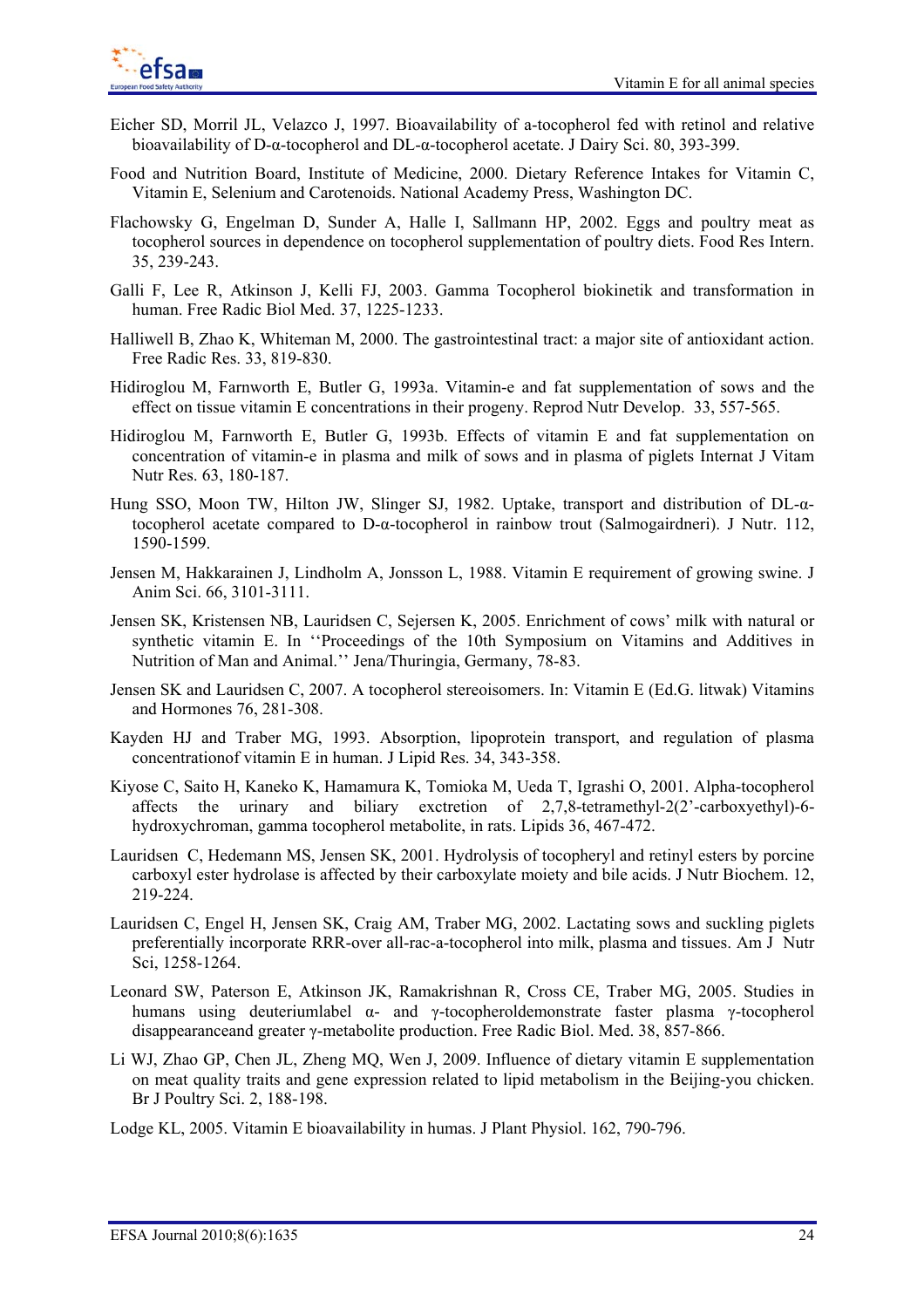

- Mahan DC, Kim YY, Stuart RL, 2000. Effect of citamin E sources (RRR- or all-rac-alpha-tocopheryl acetate) and levels on sow reproductive performance, serum, tissue, and milk alpha tocopherol contents over five-parity period, and the effects on the progeny. J Anim Sci. 78, 110-119.
- Machlin L, 1991. Vitamin E, in Handbook of Vitamins. Editor, Marcel Dekker, New York. 99-144.
- Meglia GE, Jensen SK, Lauridsen C, Persson Waller K, 2006. α-Tocopherol concentration and stereoisomer composition in plasma and milk from dairy cows fed natural or synthetic vitamin E around calving. J Dairy Res 73, 227-234.
- Murphy DJ, Mavis RD, 1981. Membrane transfer of α-tocopherol. Influence of soluble atocopherolbinding factorsfrom the liver, lung, heart, and brain of rat. J Biol Chem. 256, 10464- 10468.
- Piirronen VI, Liljeroos AI and Koivistoinen PE, 1991. Transfer of α-tocopherol stereoisomers from feeds to eggs. J Agr Food Chem. 39, 99-101.
- Pope SA, Burtin GE, Clayton PT, Madge DJ, Muller DP, 2002. Synthesis and analysis of conjugates of the major vitamin E metabolit alpha-CEHC. Free Radic Biol Med. 33, 807-817.
- Proteggente AR, Turner R, Majewicz J, Rimbach G, Minihane AM, Kraemer K, Lodge JK, 2005. Non competitive plasma biokinetics f deuterium-labeled natural and synthetic α-tocopherol in males with apoE4 genotype. J Nutr. 135, 1063-1069.
- Reboul E, Klein A, Bietrix F, Gkeize B, Malezet-Desmoulins C, Schneider M, Margotata A, Lagrost L, Collet X, Borel P, 2006. Scavanger receptor class B type I (SR-BI) is involved in vitamin E transport across the entorocyte. J Biol Chem. 281, 4739-4745.
- Rigotti A, 2007. Absorption, transport, and tissue delivery of vitamin E. Mol Aspect Med. 20, 423- 436.
- Schultz M, Leist M, Petrika M, Gassmann B, Brigelius-Flohè R, 1995. Novel urinary metabolite of alpha tocopherol, 2,5,7,8-tetramethyl-2(2'-carboxyethyl)-6-hydroxychroman, as indicator of adequate vitamin supply? Am J Clin Nutr., 62, 1527-1534.
- Sontag TJ and Parker RS, 2002. Cytocrome P450 omega-hydroxylase pathway of tocopherol catabolism. Novel mechanism of regulation of vitamin e status. J Biol Chem. 277, 25290-25296.
- Stahl W, Graf P, Brigelius-Flohè R, Wechter W, Sies H, 1999. Quantification of the alpha- and gamma-tocopherol metabolites 2,5,7,8-tetramethyl-2-(2'-carboxyethyl9-6-hydroxychroman and 2,7,8-trimethyl-2-(2'carboxyethyl)-6-hydroxychroma in human serum. Anal Biochem. 275, 254- 259.
- Swanson JE, Ben RN, Burton GW, Parker RS, 1999. Urinary excrtetion pf 2, 7, 8-trimethyl2- (betacarboxyethyl)-6hydroxychroman is a major route of elimination of g-tocopherol in humans. J Lipid Res. 40, 665-671.
- Traber M and Arai H, 1999. Molecular mechanisms of vitamin E transport. Annu Rew Nutr.19, 343- 355.
- Traber MG and Kaiden HJ, 1989. α-tocopherols compared with γ-tocopherols preferentially secreted in human lipoproteins. Ann NY Academy Acad Sci. 570, 95-108.
- Traber MG, Goldberg I, Davidson E, Lagmay N, Kayden HJ, 1990a. Vitamin E uptakeby human intestinal cells during lipolysis in vitro. Gastroenterology 98, 96-103.
- Traber MG, Burton GW, Ingold KU, Kayden HJ, 1990b. RRR- and SRR-α-tocopherols are secreted without discrimination in human chylomicrons, but RRR-α-tocopherol is preferentially secreted in very low density lipoproteins. J Lipid Res. 31, 675-685.
- Traber MG, Lane JC, Lagmay NR, Kayden HJ, 1992. Studies on the transfer of tocopherol between lipoproteins. Lipids 27, 657-663.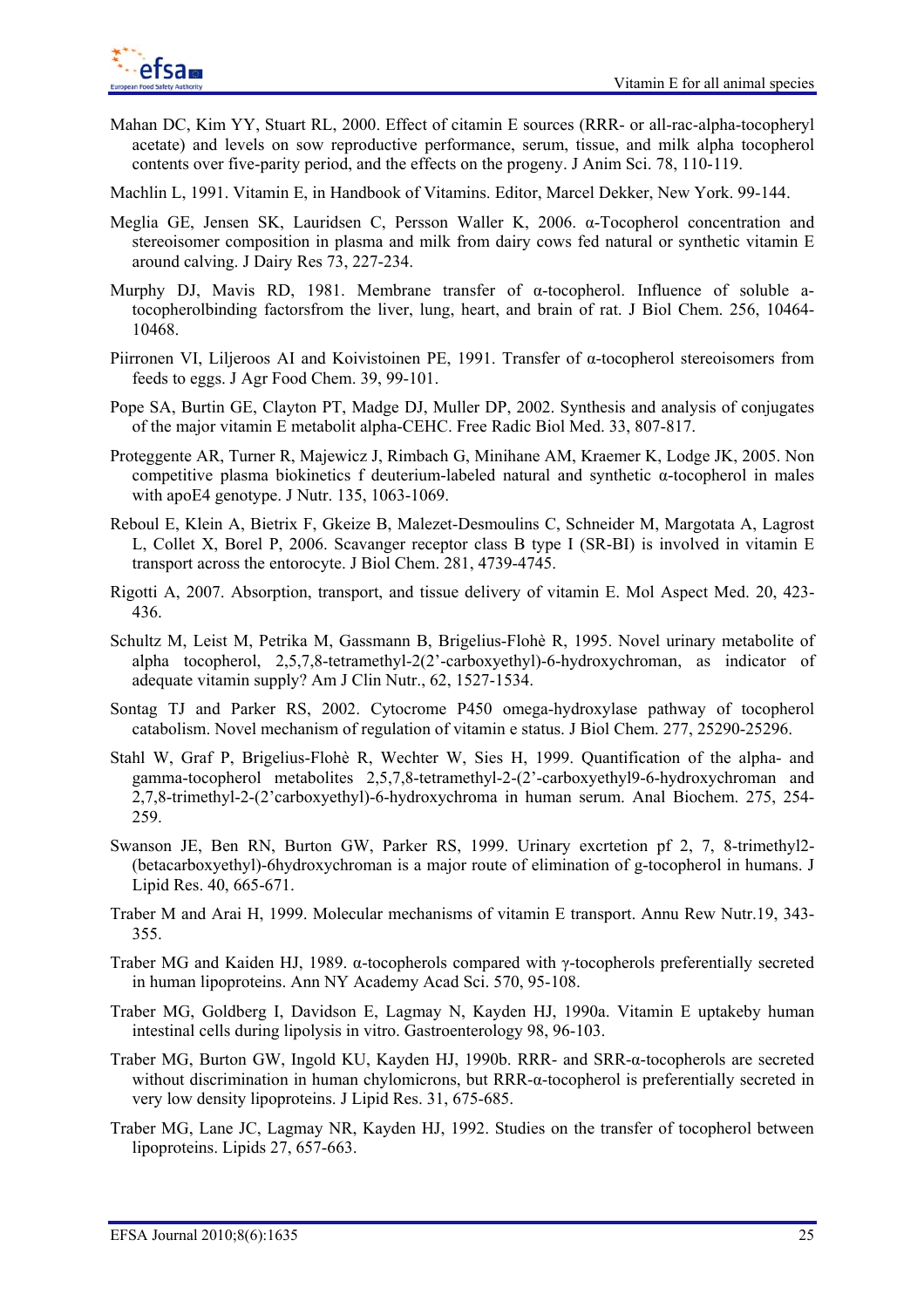

Traber MG, Ramakrishan R, Kayden HJ, 1994. Human plasma vitamin E kinetics demonstrate rapid recycling of plasma RRR-α-tocopherol. Proc Nat Acad Sci. 91, 10005-10008.

Traber MG, 2007. Vitamin E regulatory mechanisms. Annu Rev Nutr. 27, 347-362.

- Weiser H, Riss G, Kormann AW, 1996. Biodiscrimination of the eight alpha-tocopherol stereoisomers results in preferential accumulation of the four 2R forms in tissues and plasma of rats. J Nutr. 126, 2539–2549.
- Weiser H and Vecchi M, 1982. Stereoisomers of alpha-tocopheryl acetate. II. Biopotencies of all eight stereoisomers, individually or in mixtures, as determined by rat resorption-gestation tests, Int J Vitam Nutr Res. 52, 351-370.
- Weiss WP, Smith KL, Hogan JS, Steiner TE, 1995. Effect of forage to concentrate ratio on disappearance of vitamins A and E during in vitro ruminal fermentation. J Dairy Sci, 78, 1837- 1842.
- Weiss WP and Wyatt DJ, 2003. Effect of dietary fat and vitamin E on  $\alpha$ -tocopherol in milk from dairy cows. J Dairy Sci. 86, 3582-3591.
- Weiss WP, Hogan JS, Wyatt DJ, 2009. Relative bioavailability of all-rac- and RRR vitamin E based on neutrophil function and the total a-tocopherol and isomer concentrations in periparturient dairy cows and their calves. J Dairy Sci. 92, 720-731.
- Wilburn EE, Mahan DC, Hill DA, Shipp TE, Yang H, 2008. An evaluation of natural (RRR-alphatocopheryl acetate) and synthetic (all-rac-alpha-tocopheryl acetate) vitamin E fortification in the diet or drinking water of weanling pigs. J Anim Sci.86, 584-591.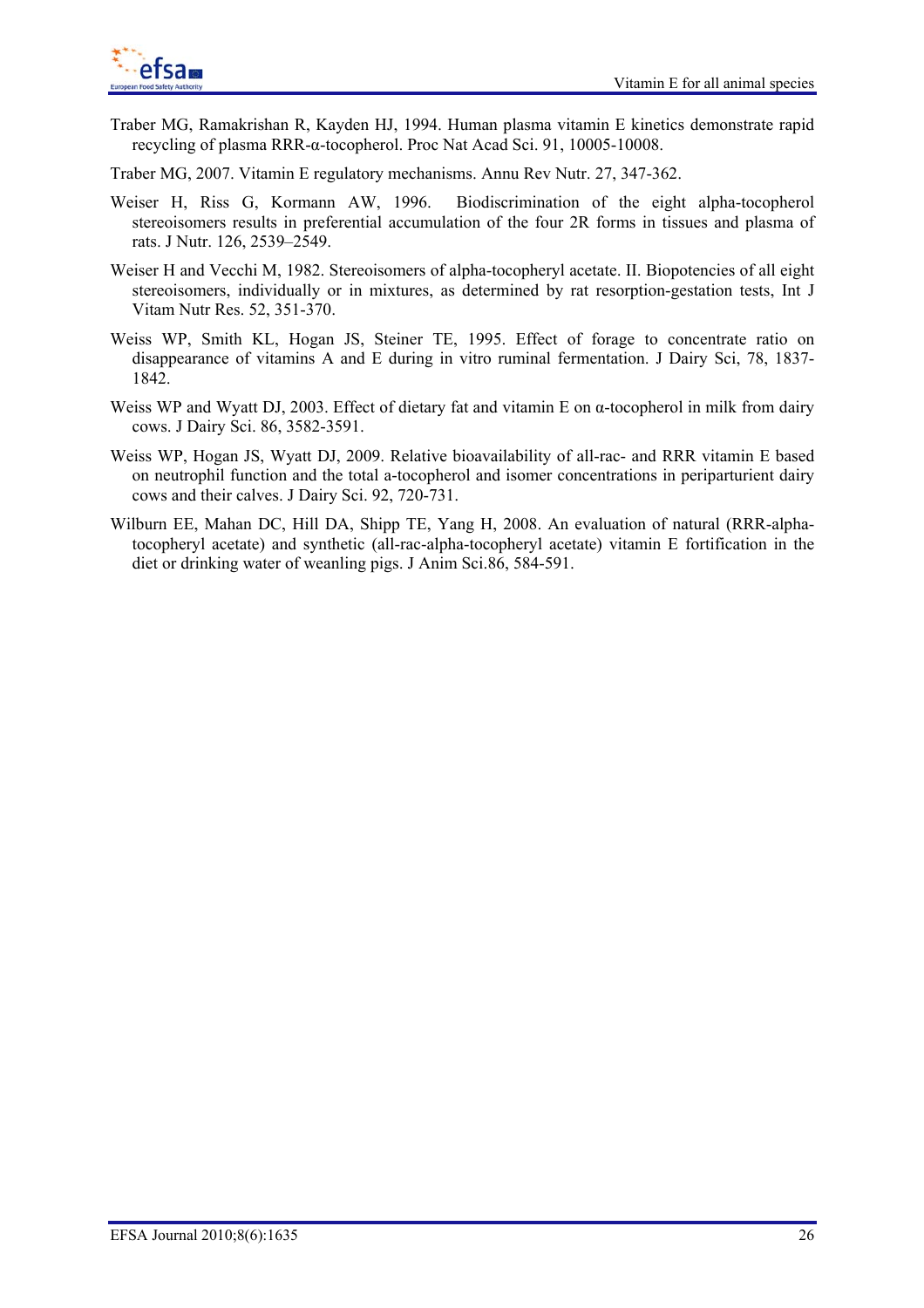

### **APPENDIX C**

### **Deposition data used for calculation of consumer exposure**

Sünder and Flachowsky (2001) fed a total of 45 laying hens of 20 weeks of age, divided into five groups, for 10 weeks diets all-rac-α-tocopheryl acetate concentrations of 0, 100, 1,000, 10,000 and 20,000 mg/kg, respectively. During the chick and growing periods, the same α-tocopheryl acetate levels were supplemented. The vitamin E content of the basal diet was calculated to be l5 mg/kg diet. Table C1 summarises the final α-tocopherol levels in different tissues.

|                         | all-rac-a-tocopheryl acetate supplementation (mg/kg diet) |                 |                       |                             |                  |  |  |
|-------------------------|-----------------------------------------------------------|-----------------|-----------------------|-----------------------------|------------------|--|--|
|                         | $0^{(1)}$                                                 | 100             | 1000                  | 10000                       | 20000            |  |  |
| Liver                   | $1.8 \pm 0.2^{\rm a}$                                     | $17 \pm 1^b$    | $126 \pm 5^{\circ}$   | $275 \pm 6^{\rm d}$         | $862 \pm 4^e$    |  |  |
| Abdominal<br>fat        | $7 \pm 1^{\circ}$                                         | $24 \pm 1^{6}$  | $144 \pm 7^{\circ}$   | $311 \pm 12^d$              | $624 \pm 68^e$   |  |  |
| <b>Breast</b><br>muscle | $3.3 \pm 0.2^a$                                           | $8.0 \pm 0.3^b$ | $35 \pm 4^{\circ}$    | $65 \pm 2^{d}$              | $81 \pm 6^e$     |  |  |
| Leg muscle              | $0.56 \pm 0.04^a$                                         | $5.0 \pm 0.9^b$ | $51 \pm 3^{\circ}$    | $109 \pm 10^d$              | $199 \pm 15^e$   |  |  |
| Egg yolk                | $78 \pm 7^{\circ}$                                        | $251 \pm 7^b$   | $1396 \pm 35^{\circ}$ | $2502 \pm 128$ <sup>d</sup> | $3133 \pm 214^e$ |  |  |

### **Table C1:** Vitamin E concentration [μg/g fresh matter] of various tissues  $(n = 9, \text{means} \pm SD)$

<sup>(1)</sup> Calculated background content of the basal diet: 15 mg vitamin E/kg <sup>a-e</sup> Different subscripts in the same row indicate significant differences between groups (P < 0.05).

Calculating the vitamin E concentration of eggs from the above yolk data, assuming a standardised egg with 27% yolk, 2.1, 6.8, 37.7, 67.6 and 84.6 mg vitamin E/100g egg resulted from the supplementation of 0, 100, 1000, 10000 and 20000 mg all-rac-α-tocopheryl acetate/kg diet, respectively.

Yang et al. (2009) fed groups of 5 pigs for 32 days diets supplemented with 22 mg vitamin E from allrac-α-tocopheryl acetate/kg, and with 9, 11, 15 and 22 mg vitamin E/kg from RRR-α-tocopheryl acetate. The deposition of vitamin E in liver, kidney, muscle (loin) and adipose tissue is listed in Table C2.

**Table C2:** Effect of dietary vitamin E source and level on tissue α-tocopherol concentrations of finishing pig

| Vitamin E (IU/kg feed)                     | 22.00   | 9 1 3      | 11.33      | 14.96      | 22.00      |  |
|--------------------------------------------|---------|------------|------------|------------|------------|--|
| Source of vitamin E                        | all-rac | <b>RRR</b> | <b>RRR</b> | <b>RRR</b> | <b>RRR</b> |  |
| Liver, $\alpha$ -tocopherol ( $\mu$ g/g)   | 2.63    | 2.86       | 2.75       | 3.43       | 4.59       |  |
| Kidney $\alpha$ -tocopherol ( $\mu$ g/g)   | 1.76    | 1.72       | 191        | 2.27       | 2.68       |  |
| Loin, $\alpha$ -tocopherol ( $\mu$ g/g)    | 1.12    | 1 37       | 1.83       | 1.56       | 1.75       |  |
| Adipose, $\alpha$ -tocopherol ( $\mu$ g/g) | 3.59    | 4 0 4      | 5.04       | 4 64       | 5 1 4      |  |

Tocher et al. (2002) fed juvenile marine fish of commercial importance in European aquaculture, namely turbot (*Scophthalmus maximus*), halibut (*Hippoglossus hippoglossus*) and gilthead sea bream (*Sparus aurata*) diets of identical unsaturation index supplemented with graded amounts of vitamin E. Table C3 reviews the vitamin E deposition.